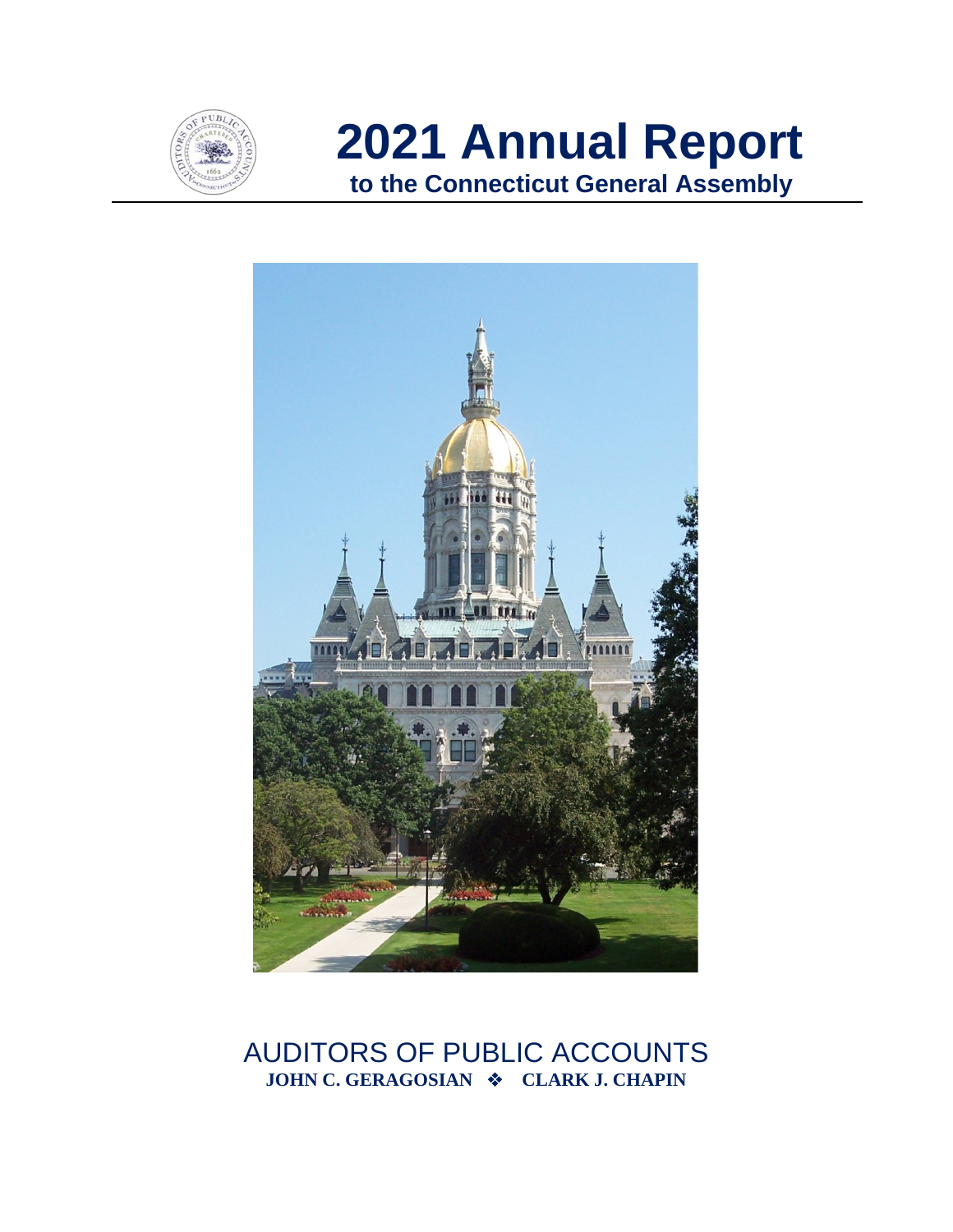# *~ In Memoriam ~*



#### **State Auditor Robert J. Kane April 30, 1967 – February 5, 2021**

Rob was committed to our state and our office's efforts in helping it to work more effectively. In addition to serving as state auditor from 2017 to 2021, Rob also cherished his service in the Senate and enjoyed his relationships and interactions with the entire legislative community.

First and foremost, Rob was dedicated to his children, family, and friends. He regaled us proudly about his children's activities and achievements. He loved his siblings and enjoyed their many holiday and birthday gatherings.

Although our work is very serious, Rob's wonderful sense of humor was frequently on display.



#### **State Auditor Robert M. Ward November 8, 1952 – May 9, 2021**

Bob served the State of Connecticut for over three decades and was loved and respected by all. He was an honest and dedicated public servant who always worked to make Connecticut better. He served 22 years in the General Assembly and was Minority Leader for 14 years. He also served four years as commissioner of the Department of Motor Vehicles.

We were fortunate to work with him as state auditor from 2011 to 2016. Bob really enjoyed his work and cared about our employees. He especially enjoyed the daily interaction with Lisa and Donna in our Capitol office. He also loved to attend

APA summer, holiday, and retirement events, because it gave him a chance to get to know our team better.

Bob cared first about his family. He was a very proud husband, father, and grandfather.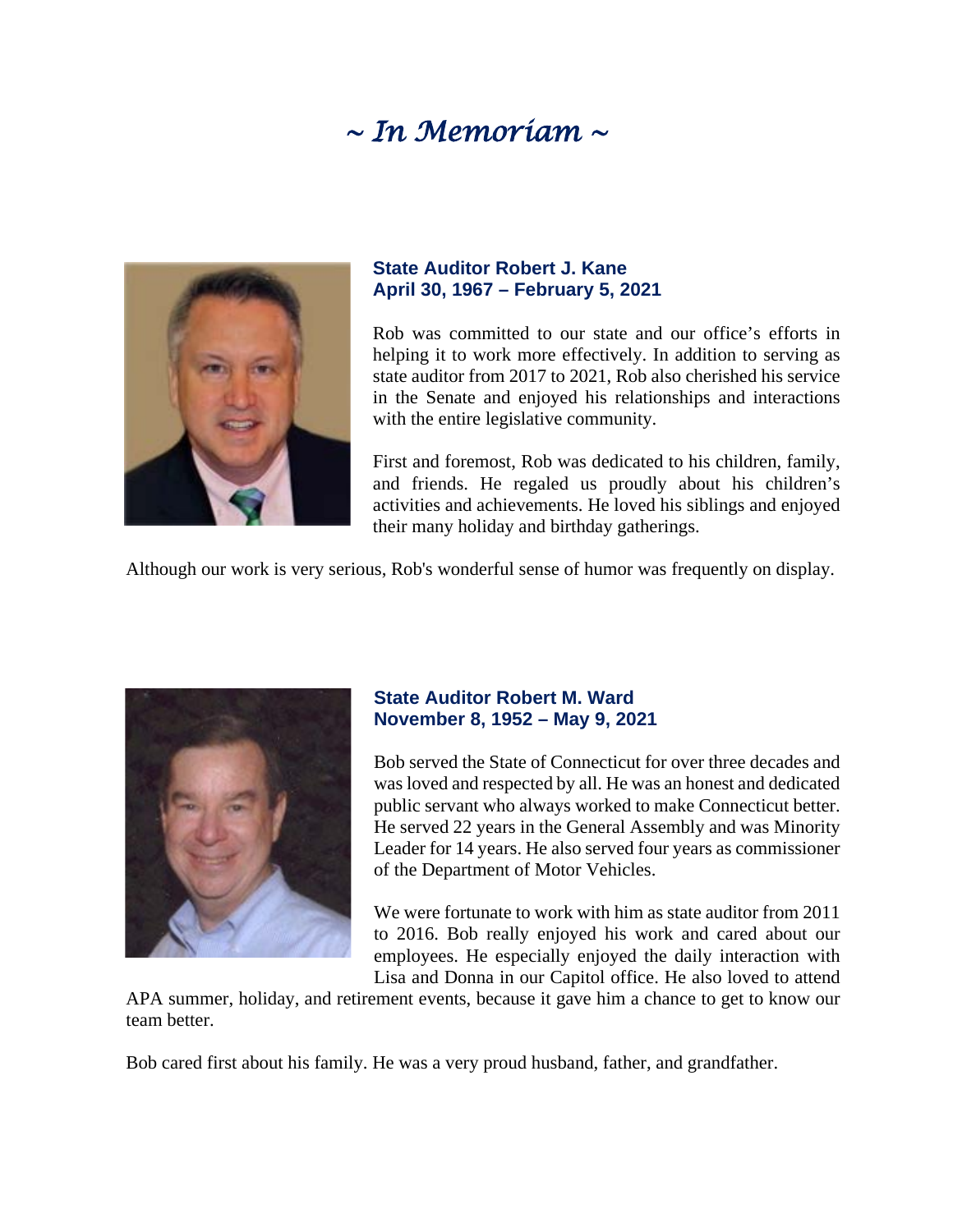## STATE OF CONNECTICUT



#### AUDITORS OF PUBLIC ACCOUNTS

JOHN C. GERAGOSIAN

STATE CAPITOL 210 CAPITOL AVENUE HARTFORD, CONNECTICUT 06106-1559

CLARK J. CHAPIN

**January 28, 2022**

Members of the General Assembly:

We hereby submit our annual report on the operations of the office of the Auditors of Public Accounts (APA) in accordance with Section 2-92 of the Connecticut General Statutes.

In 2021, our office continued to achieve a high level of productivity despite ongoing challenges associated with the pandemic. Our office, like the agencies we audit, continued to operate both remotely and in-office in accordance with guidance from legislative leadership. Despite these challenges, we issued more reports during each of the last two years than most years in recent history. Our office issued an average of 38 reports each year from 2012 to 2019. We issued 71 reports in 2020, and 50 reports in 2021. We would like to thank the legislative leaders for permitting our office to operate remotely.

During the past year, our management team continued to find new ways to make our office more efficient and enhance the professional reputation the APA continues to enjoy. Our achievements are described in Section I of this report. General information on the operations of our office also appears in that section. Pursuant to the provisions of Section 2-92 of the General Statutes, this report includes recommendations in Section II for your consideration during the upcoming legislative session.

Occasionally, we are asked, "Who audits the auditors?" Generally Accepted Government Auditing Standards (GAGAS) mandate that governmental audit organizations have an external quality control review assessment, known as a peer review, every three years. To comply with this requirement, our office participates in the peer review program sponsored by the National Association of State Auditors, Comptrollers and Treasurers (NASACT). Under this program, NASACT provides a team of qualified government auditors from other states as well as the federal government to conduct a review of our quality control procedures. NASACT selects the teams from a pool of volunteer auditors that each participating state audit organization is obligated to provide.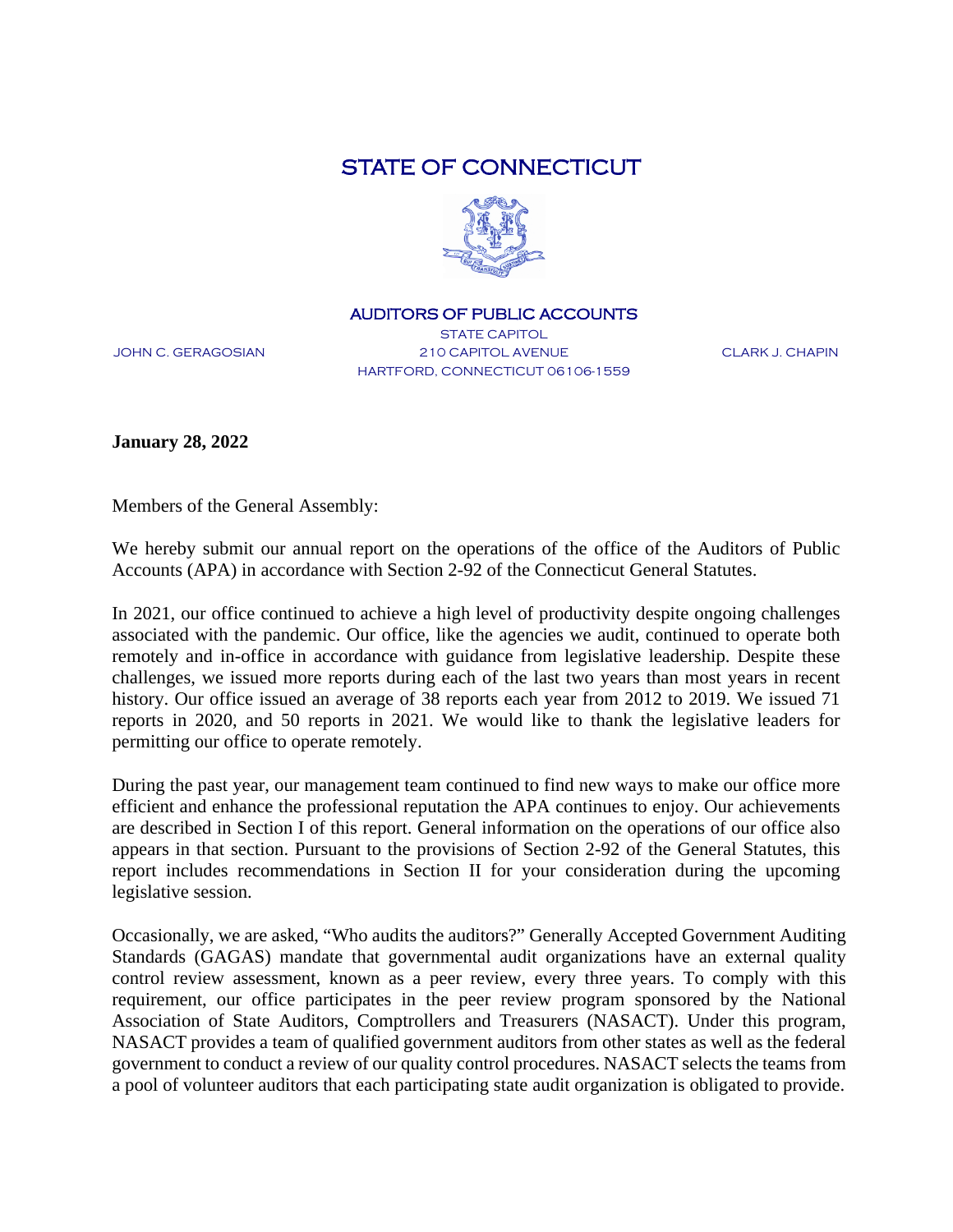The peer review team completed our most recent peer review during August of 2019, which covered the one-year period of July 1, 2018 to June 30, 2019. The peer review team examined our quality control procedures to determine whether such procedures were sufficient to ensure that our office conducted audits during the review period in accordance with professional auditing standards. The resulting report gave our office a peer review rating of pass, which is the highest rating possible. The report concluded that the Auditors of Public Accounts suitably designed and complied with the system of quality control during the review period to provide our organization with reasonable assurance of performing and reporting in conformance with GAGAS in all material respects. An external peer review team will perform our next review this summer.

Our website [\(https://wp.cga.ct.gov/apa/\)](https://wp.cga.ct.gov/apa/) includes additional information on the operations of our office. A key feature of our website is the availability of reports (both present and past) that members of the public may access.

According to law, we maintain work papers for all audits we conduct of state agencies, state quasipublic bodies, and state-supported institutions. All of these documents, except those classified by statute as confidential, are available for review by members of the General Assembly and the public. While we distribute copies of our reports to all members of the General Assembly and various state officials when issued, if additional information is required for any of our published audit findings, we can be reached directly at [john.geragosian@cga.ct.gov](mailto:john.geragosian@cga.ct.gov) (860-240-8651) or [clark.chapin@cga.ct.gov](mailto:clark.chapin@cga.ct.gov) (860-240-8653) to provide any supporting information we have on file.

In transmitting this annual report, we wish to say that it is our pleasure to serve you, the members of the Connecticut General Assembly. We hope that you and your families are healthy and safe during these uncertain times.

Respectfully submitted,

John C. Geragosian State Auditor

Clark & Chapin

Clark J. Chapin State Auditor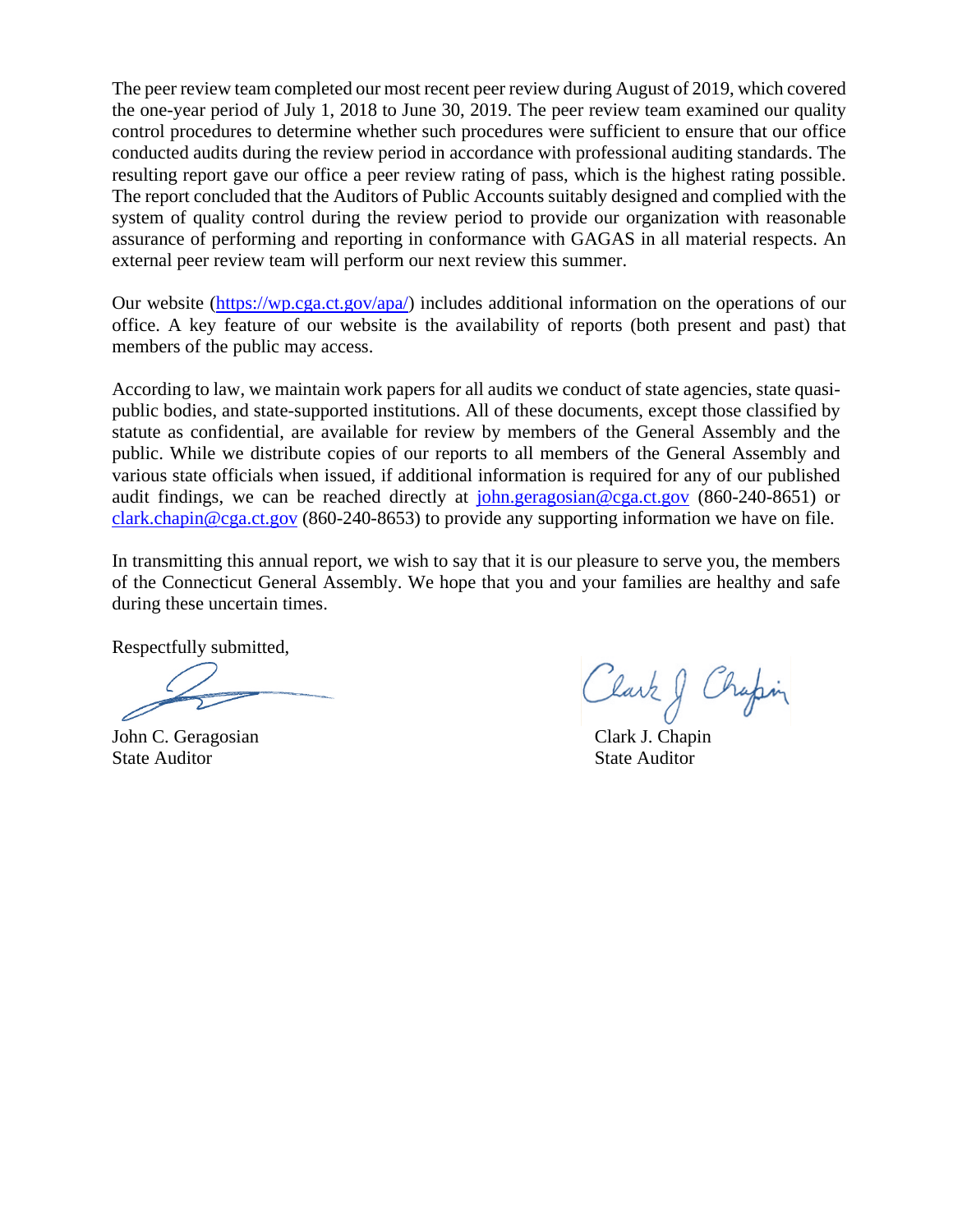## **TABLE OF CONTENTS**

| <b>Section I - Report on the Operations of Our Office</b>                                                                                                                                                                                                                                                                                                                                      |
|------------------------------------------------------------------------------------------------------------------------------------------------------------------------------------------------------------------------------------------------------------------------------------------------------------------------------------------------------------------------------------------------|
|                                                                                                                                                                                                                                                                                                                                                                                                |
|                                                                                                                                                                                                                                                                                                                                                                                                |
|                                                                                                                                                                                                                                                                                                                                                                                                |
|                                                                                                                                                                                                                                                                                                                                                                                                |
|                                                                                                                                                                                                                                                                                                                                                                                                |
|                                                                                                                                                                                                                                                                                                                                                                                                |
|                                                                                                                                                                                                                                                                                                                                                                                                |
| <b>Section II – Recommendations</b>                                                                                                                                                                                                                                                                                                                                                            |
| 1. Consider amending Section 1-210 (b)(13) of the General Statutes to clarify that complaints<br>filed under Section 4-61dd are exempt from disclosure under the Freedom of Information                                                                                                                                                                                                        |
| Consider amending Section 14-44 (e) of the General Statutes to allow the Department of Motor<br>2.<br>Vehicles to receive periodic updates from federal and out-of-state criminal databases for active                                                                                                                                                                                         |
| Consider amending Section 7-395 (c) of the General Statutes to require the local legislative<br>3.<br>body or local or regional board of education to hold a public meeting, prior to submitting a<br>corrective action plan regarding an audit showing unsound or irregular financial practices,<br>management letter comments, or lack of internal controls in relation to commonly accepted |
|                                                                                                                                                                                                                                                                                                                                                                                                |
|                                                                                                                                                                                                                                                                                                                                                                                                |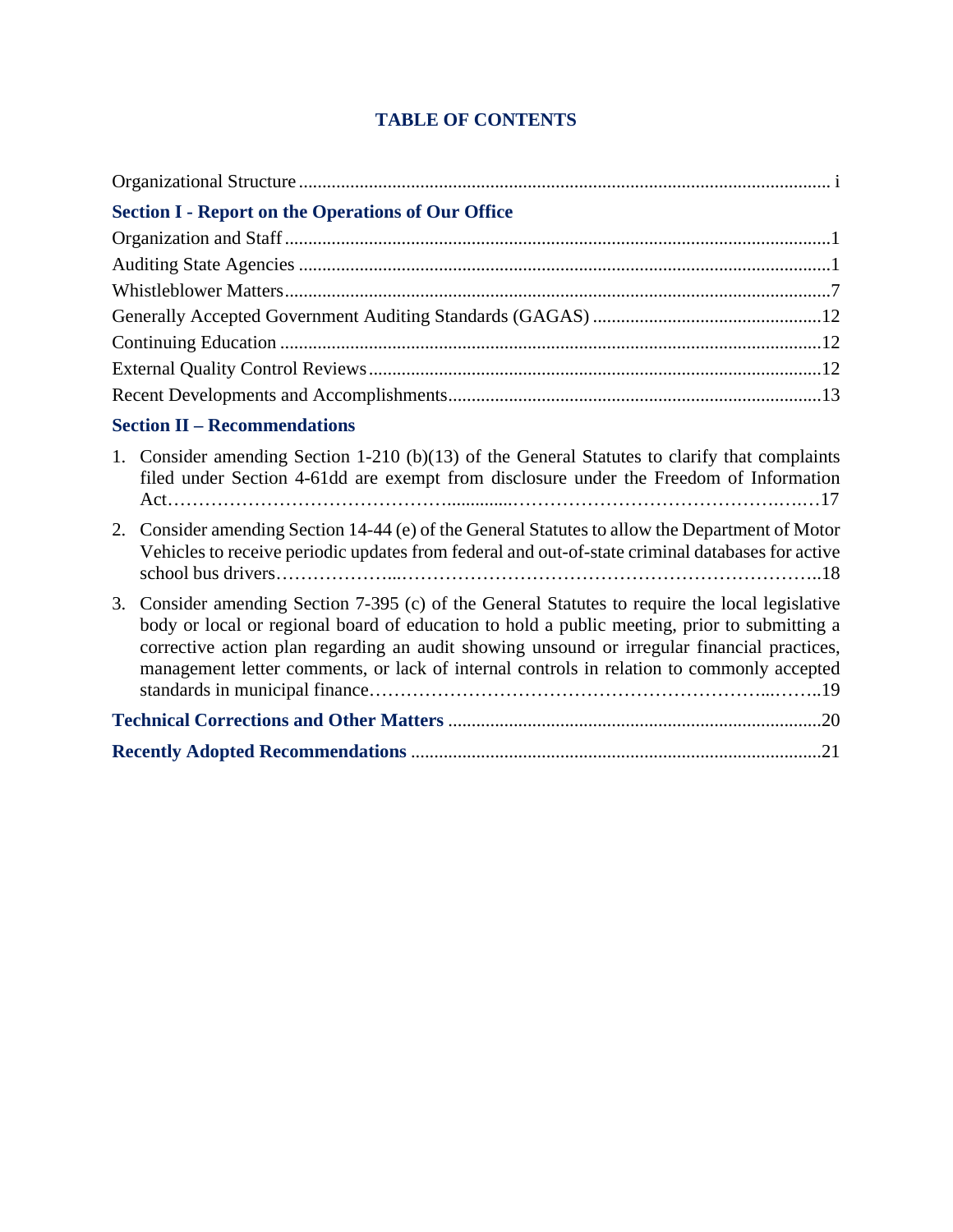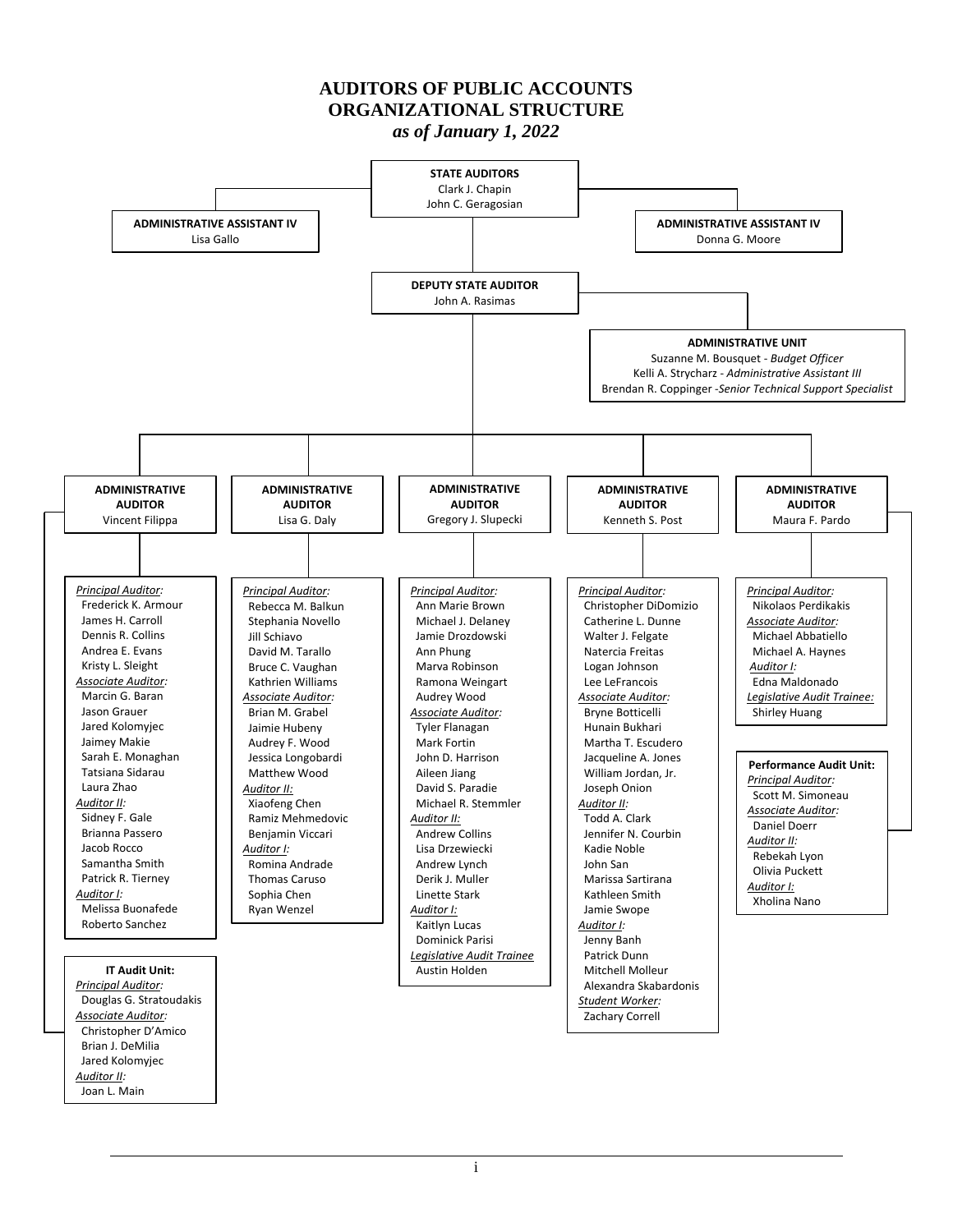## **SECTION I REPORT ON THE OPERATIONS OF OUR OFFICE**

## **Organization and Staff**

The office of the Auditors of Public Accounts can trace its origin to a charter granted in 1662 to the Colony of Connecticut by King Charles II of England. The state statutes of 1750 refer to the auditing of "the Colony's account with the Treasurer of the Colony." When the office of the Comptroller was created in 1786, the Auditors of Public Accounts was placed under its supervision and remained so until 1937, when legislation established the independent status of the office. Its organization with two state auditors, not of the same political party, makes Connecticut unique among state auditing agencies. Connecticut's audit function has been performed by more than a single auditor since its colonial origin.

The office of the Auditors of Public Accounts presently consists of 109 employees, including the state auditors. We are assisted in the management of the office by a deputy state auditor. The audit operations staff is composed of 101 auditors organized into five audit groups, with each group under the general direction of an administrative auditor. Included within these groups are a Performance Audit Unit and an Information Systems Audit Unit consisting of five auditors each. The Administration Unit has three employees providing administrative assistance to the office, support services to the field audit teams, and report processing services.

Our office hires professional auditing staff through a competitive selection process and promotes using a comprehensive method that includes annual performance evaluations and interviews by the state auditors. Our employees are encouraged to continue studies for advanced degrees and professional certifications, such as certified public accountant (CPA), certified internal auditor (CIA), certified fraud examiner (CFE), or certified information systems auditor (CISA). Forty-eight members of our audit staff have met relevant professional certification requirements and 62 have advanced degrees.

## **Auditing State Agencies**

During 2021, our auditors completed 50 audits of state and quasi-public agencies and made 512 audit recommendations. During the past calendar year, these agencies have implemented approximately 42% of our prior recommendations.

Our audit approach entails, among other procedures, an examination and verification of financial statements, accounting records, and supporting documents; a determination of the agency's compliance with statutory and budgetary requirements; an evaluation of the agency's internal control structure; verification of the collection and proper handling of state revenue; and an examination of expenditures charged to state appropriations. Our audit reports consist of findings and recommendations and, where appropriate, certified financial statements setting forth the condition and operations of the state funds involved.

In accordance with Section 2-90 of the General Statutes, we report any unauthorized, illegal, irregular, or unsafe handling or expenditure of state funds to the Governor, the State Comptroller,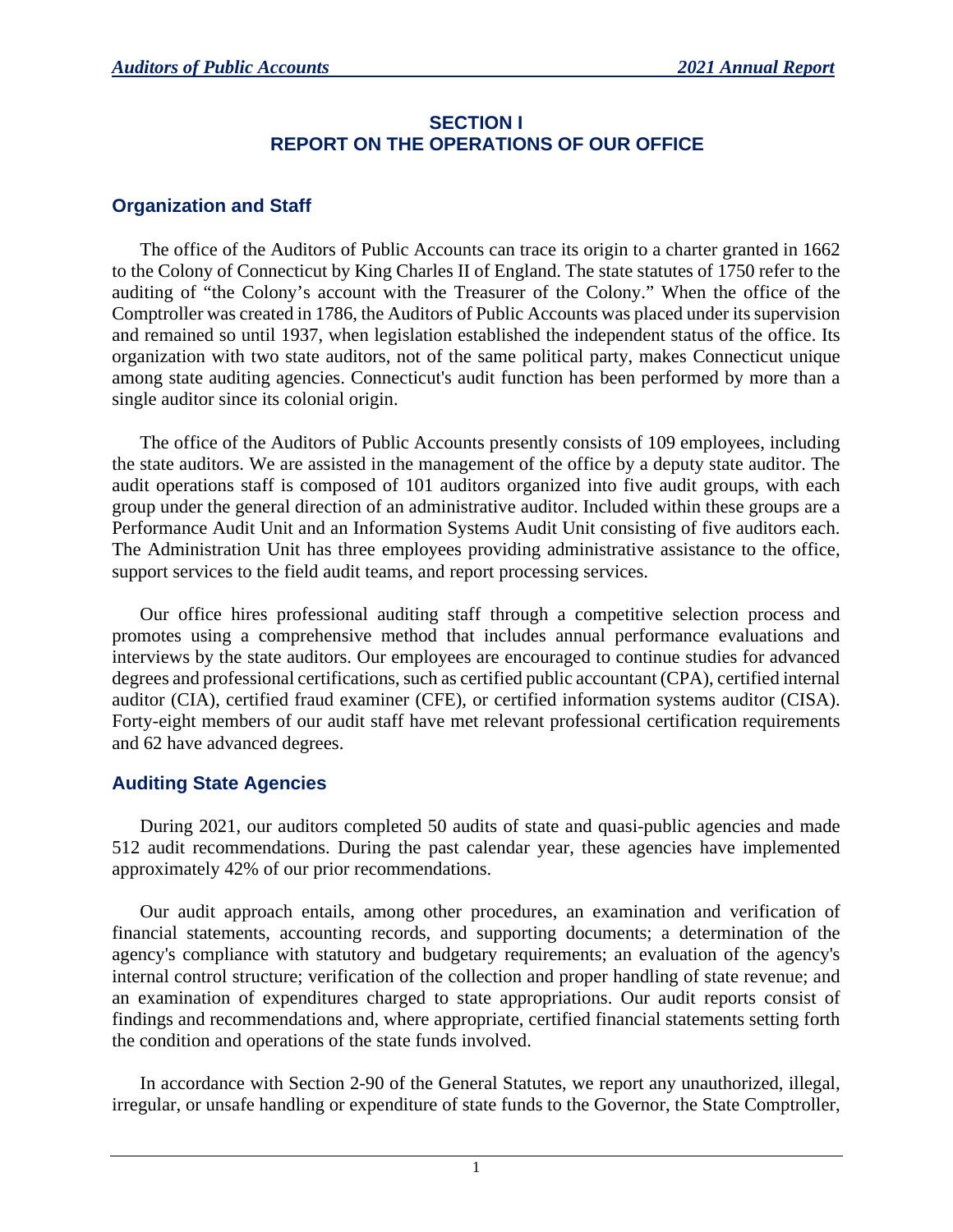the clerk of each house, and the Attorney General. We report these matters in our audit reports or by formal letter and collectively report less serious matters such as minor losses and acts of vandalism. State loss reports filed in 2021 with this office and the State Comptroller, in accordance with Section 4-33a of the General Statutes, disclosed approximately 397 losses, primarily through theft, vandalism, and inventory shortages involving an aggregate loss of \$11,606,635. A significant portion of this amount relates to a \$9,418,109 state building that was destroyed by an explosion. During the past year, we reviewed the reporting agencies' systems and evaluated whether they resolved the issues related to their reported losses.

We expect to issue our audit opinion on the state's financial statements for the fiscal year ended June 30, 2021 in February, as presented by the Office of the State Comptroller in the state's Comprehensive Annual Financial Report. In 2021, the Government Accounting Standards Board issued a pronouncement to rename the Comprehensive Annual Financial Report as the Annual Comprehensive Financial Report effective for fiscal years ending after December 15, 2021. In addition, during July 2021, our office issued its annual Statewide Single Audit Report for the State of Connecticut covering the fiscal year ended June 30, 2020. This report included the audited financial statements presented in the state's Comprehensive Annual Financial Report and the schedule of federal expenditures of federal awards received by the state. We conduct this audit under requirements of the federal Single Audit Act, and it is a condition for the state to receive some \$13,496,000,000 of federal financial assistance.

Since last summer, we have been participating in monthly meetings with federal, state, and local officials and certified public accounting firms from across the country. These meetings have focused on the unique challenges on public and private auditors in their oversight of Coronavirus and American Rescue Plan funds. They also provided an unprecedented opportunity to share the oversight work of federal, state, and local entities to keep us informed on issues of waste, fraud, and abuse. Through these interactions, we now have a single point of contact with federal officials regarding Coronavirus Relief and American Rescue Plan funds. One of the most informative resources we garnered from these interactions is the Pandemic Response Accountability Committee (PRAC). This office was established by 21 federal inspectors general to improve oversight of federal Coronavirus funds. The PRAC [website](https://www.pandemicoversight.gov/) is a valuable source of state and local reports and data.

In addition to these statewide audits, we also continue to audit each state agency on a cyclical basis, focusing on each agency's internal control structure and compliance with various laws and regulations. This auditing approach complements the Statewide Single Audit and avoids duplicative audit efforts.

Under existing disclosure requirements for the offering and sale of state bonds or notes, the State Treasurer must prepare an official statement for each offering. Included with these official statements – and those of quasi-public agencies that include state disclosures – are selected state financial statements that require an audit opinion. Our office is required to examine such statements and prepare an audit opinion for inclusion in the official statement. We also provide separate audit opinions in connection with the bonding programs of the Connecticut Health & Educational Facilities Authority, Connecticut Green Bank, and the Connecticut Housing Finance Authority. During 2021, we issued eight such audit opinions in connection with the sale of bonds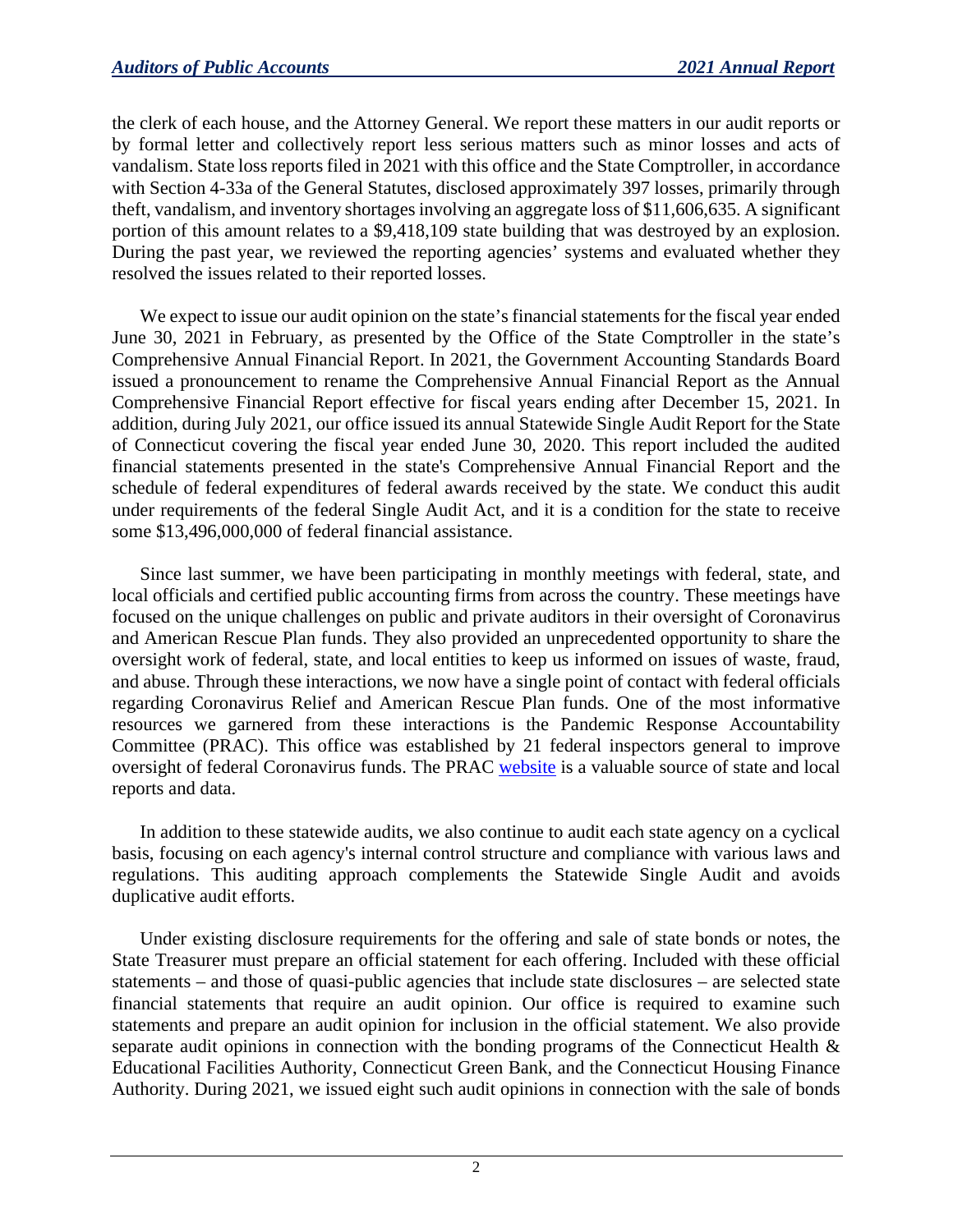or notes of the state or quasi-public agencies and in connection with the separate bonding programs noted above.

We disclose audit findings to agency officials during the audit and share draft copies of audit reports with agency officials for their comments. We include agency responses to each audit finding in the report. When this is completed, the supervising auditor submits the report and its work papers for review. An administrative auditor conducts that review, verifies that the audit met generally accepted government auditing standards and certifies that the evidence collected during the audit supports the findings in the report. The deputy state auditor and both state auditors then review the report to ensure compliance with policies and procedures of this office. Our office provides draft copies of the approved audit report to agency officials and, when the agency requests, our auditors hold an exit conference with agency officials before final release and distribution of the report. Distribution of final reports is then made to agency heads, members of the General Assembly, Appropriations Committee, Governor, Lieutenant Governor, Comptroller, Treasurer, Attorney General, Secretary of the Office of Policy and Management, Connecticut State Library, designated federal agencies, news media and, when appropriate, members of boards and commissions and others. We also post copies of all reports on our [website.](https://wp.cga.ct.gov/apa/)

A listing of the audit reports issued during 2021 and the number of recommendations included in each report follows:

|                                                       |                         | <b>Recommendations</b>          |                               |                  |
|-------------------------------------------------------|-------------------------|---------------------------------|-------------------------------|------------------|
| <b>Reports</b>                                        | Date of<br><b>Issue</b> | <b>Current</b><br><b>Report</b> | <b>Prior</b><br><b>Report</b> | Imple-<br>mented |
| <b>DEPARTMENTAL AUDITS:</b>                           |                         |                                 |                               |                  |
| <b>General Government</b>                             |                         |                                 |                               |                  |
| <b>Office of State Ethics</b>                         | 01/21/21                | 4                               | 1                             | $\Omega$         |
| Freedom of Information Commission                     | 02/02/21                | 3                               | $\Omega$                      | <b>NA</b>        |
| <b>State Comptroller – State Financial Operations</b> | 02/19/21                |                                 |                               | $\Omega$         |
| Department of Veterans Affairs                        | 03/18/21                | 9                               | 11                            | 3                |
| State Comptroller – Departmental Operations           | 05/27/21                | $\overline{2}$                  | 1                             | $\mathbf{1}$     |
| Secretary of the State                                | 09/16/21                | 7                               | 8                             | 3                |
| State Treasurer – Departmental Operations             | 09/30/21                | 5                               | 3                             | $\mathbf{1}$     |
| Division of Criminal Justice                          | 11/09/21                | $\overline{7}$                  | 10                            | 3                |
| <b>State Treasurer – Financial Operations</b>         | 12/30/21                |                                 | $\Omega$                      | <b>NA</b>        |
| <b>Regulation and Protection</b>                      |                         |                                 |                               |                  |
| Department of Labor                                   | 05/19/21                | 13                              | 16                            | 6                |
| Department of Banking                                 | 07/14/21                | 6                               | 1                             | 1                |
| Department of Motor Vehicles                          | 07/20/21                | 19                              | 18                            | 8                |
| Department of Consumer Protection                     | 10/14/21                | 5                               | 3                             | 0                |
| Department of Aging and Disability Services           | 11/16/21                |                                 |                               | 1                |
| <b>Conservation and Development</b>                   |                         |                                 |                               |                  |
| Department of Agriculture                             | 03/30/21                |                                 | 3                             |                  |
| Dept of Economic and Community Development            | 03/31/21                | 26                              | 20                            | 3                |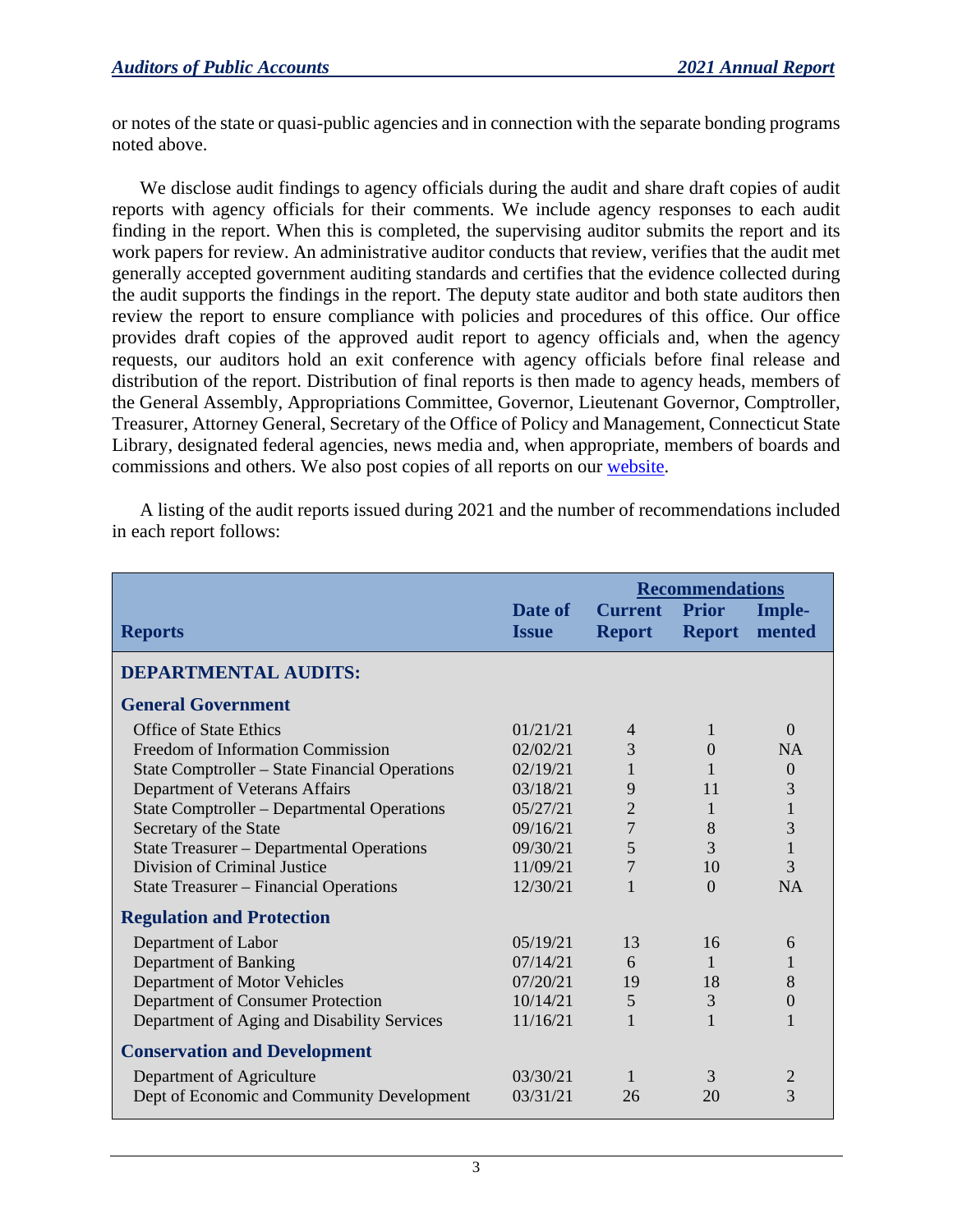|                                                              |                         | <b>Recommendations</b>          |                |                         |
|--------------------------------------------------------------|-------------------------|---------------------------------|----------------|-------------------------|
| <b>Reports</b>                                               | Date of<br><b>Issue</b> | <b>Current</b><br><b>Report</b> | <b>Prior</b>   | Imple-<br>Report mented |
|                                                              |                         |                                 |                |                         |
| <b>Health and Hospitals</b>                                  |                         |                                 |                |                         |
| Department of Public Health                                  | 11/04/21                | 22                              | 25             | 8                       |
| <b>Human Services</b>                                        |                         |                                 |                |                         |
| Department of Social Services                                | 01/27/21                | 34                              | 30             | $\overline{7}$          |
| <b>Connecticut State Library</b>                             | 12/09/21                | 5                               | 4              | $\overline{0}$          |
| <b>Education</b>                                             |                         |                                 |                |                         |
| University of Connecticut                                    | 04/13/21                | 28                              | 15             | 7                       |
| Southern Connecticut State University                        | 04/14/21                | 12                              | 10             | 3                       |
| <b>Central Connecticut State University</b>                  | 07/15/21                | 3                               | $\overline{4}$ | 3                       |
| <b>Eastern Connecticut State University</b>                  | 08/04/21                | 6                               | 10             | 6                       |
| <b>Teachers' Retirement Board</b>                            | 09/14/21                | 1                               | $\overline{4}$ | $\overline{3}$          |
| <b>Charter Oak State College</b>                             | 10/07/21                | 7                               | 6              | $\overline{4}$          |
| Office of Higher Education                                   | 10/26/21                | 5                               | 3              | 1                       |
| Department of Education                                      | 11/17/21                | 22                              | 23             | 10                      |
| Southern Connecticut State University                        | 12/22/21                | 11                              | 12             | $\overline{4}$          |
| <b>Corrections</b>                                           |                         |                                 |                |                         |
| Department of Correction                                     | 09/08/21                | 24                              | 19             | $\overline{4}$          |
| <b>Judicial</b>                                              |                         |                                 |                |                         |
| <b>Judicial Branch</b>                                       | 04/21/21                | 17                              | 6              | $\mathfrak{Z}$          |
| <b>Judicial Branch</b>                                       | 11/08/21                | 12                              | 17             | 7                       |
| <b>Legislative</b>                                           |                         |                                 |                |                         |
| Joint Committee on Legislative Management                    | 02/18/21                | $\mathbf{1}$                    | $\mathbf{1}$   | 1                       |
| <b>Quasi-Public Agencies</b>                                 |                         |                                 |                |                         |
| <b>Connecticut Airport Authority</b>                         | 02/25/21                | $\theta$                        | $\theta$       | <b>NA</b>               |
| <b>Connecticut Lottery Corporation</b>                       | 03/16/21                | $\overline{2}$                  | $\overline{4}$ | $\overline{4}$          |
| <b>Connecticut Health Insurance Exchange</b>                 | 05/04/21                | 5                               | 7              | 6                       |
| <b>Connecticut Green Bank</b>                                | 05/06/21                | 3                               |                | 6                       |
| Tweed - New Haven Airport Authority                          | 06/02/21                | 5                               | 1              | $\boldsymbol{0}$        |
| <b>Capitol Region Development Authority</b>                  | 10/27/21                | 3                               | 3              | $\overline{2}$          |
| <b>Total Recommendations - Departmental</b><br><b>Audits</b> |                         | 338                             | 308            | 121                     |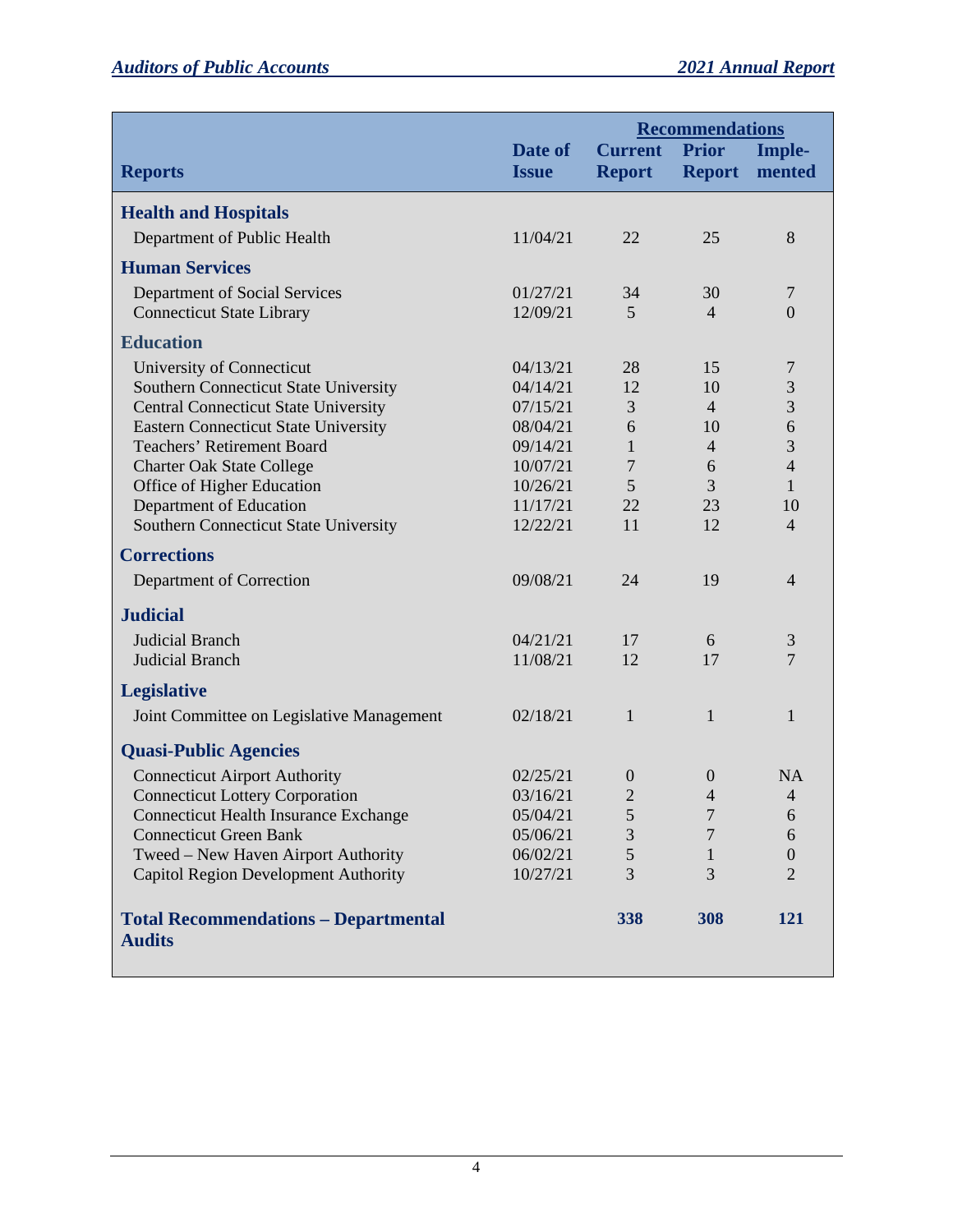|                                                                                                             |                         | <b>Recommendations</b>          |                               |                  |
|-------------------------------------------------------------------------------------------------------------|-------------------------|---------------------------------|-------------------------------|------------------|
| <b>Reports</b>                                                                                              | Date of<br><b>Issue</b> | <b>Current</b><br><b>Report</b> | <b>Prior</b><br><b>Report</b> | Imple-<br>mented |
| <b>OTHER AUDITS:</b>                                                                                        |                         |                                 |                               |                  |
| <b>STATEWIDE AUDITS:</b>                                                                                    |                         |                                 |                               |                  |
| State of Connecticut – Federal Single Audit                                                                 | 07/30/21                | 57                              | 67                            | 26               |
| PERFORMANCE AND SPECIAL REVIEWS:                                                                            |                         |                                 |                               |                  |
| Core-CT General Controls Audit                                                                              | 05/25/21                | 5                               | 13                            | 10               |
| Department of Social Services and Veyo Non-<br><b>Emergency Medical Transportation</b>                      | 07/21/21                | 29                              | 59                            | 30               |
| Protective Services for the Elderly                                                                         | 08/11/21                | 47                              | NA                            | <b>NA</b>        |
| Oversight of Connecticut's Assisted Living Facilities                                                       | 09/22/21                | 22                              | NA                            | <b>NA</b>        |
| The Department of Motor Vehicles Background<br><b>Check Process for Student Transportation</b><br>Employees | 12/01/21                | 10                              | 16                            | 6                |
| <b>OTHER FINANCIAL STATEMENT AUDITS:</b>                                                                    |                         |                                 |                               |                  |
| Governor's Residence Conservancy, Inc.                                                                      | 04/07/21                | 3                               | 5                             | $\overline{2}$   |
| Governor's Residence Conservancy, Inc.                                                                      | 04/20/21                | 1                               | 3                             | $\mathbf{1}$     |
| Central Connecticut State University - NCAA                                                                 | 06/03/21                | $\overline{0}$                  | $\overline{0}$                | NA               |
| Governor's Residence Conservancy, Inc.                                                                      | 08/25/21                | $\overline{2}$                  | 1                             | $\mathbf{1}$     |
| University of Connecticut                                                                                   | 12/07/21                | $\overline{0}$                  | $\overline{0}$                | NA               |
| University of Connecticut Health Center                                                                     | 12/15/21                | $\Omega$                        | $\Omega$                      | <b>NA</b>        |
| <b>Total Recommendations - Other Audits</b>                                                                 |                         | <b>174</b>                      | <b>161</b>                    | 76               |
| <b>Total Recommendations - All Audits</b>                                                                   |                         | 512                             | 469                           | 197              |
| <b>Resolved Within Current Audit Cycle 42%</b>                                                              |                         |                                 |                               |                  |

The departmental audit reports issued by our office generally contain recommendations calling for various improvements in an agency's internal control structure as well as recommendations to better ensure compliance with certain laws, regulations, contracts, and grant agreements when we find instances of noncompliance. A summary analysis of the 338 recommendations appearing in our departmental audit reports identified the following conditions that were presented in a significant number of audits: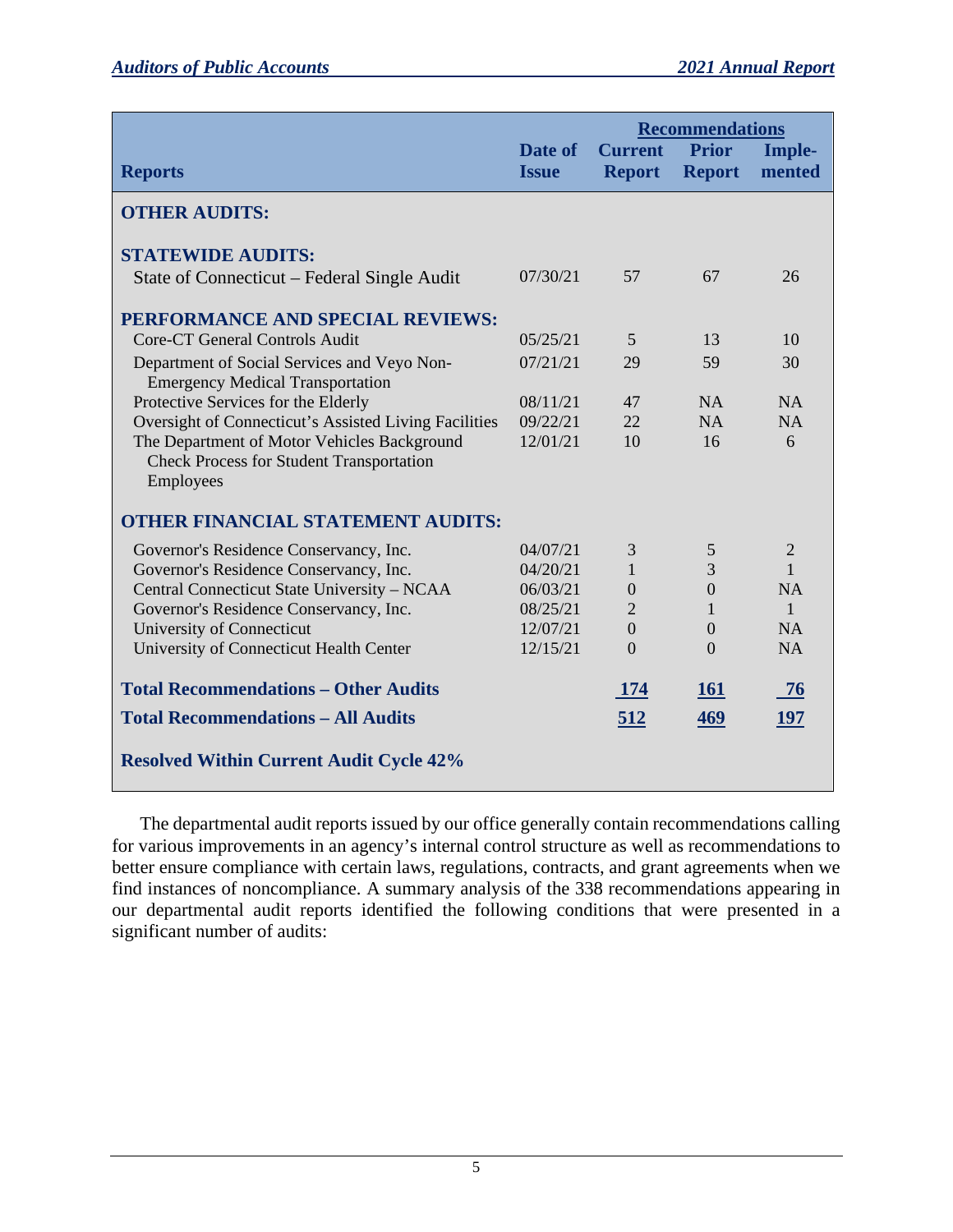| <b>Classification of 2021 Audit Recommendations</b> |     |  |  |  |
|-----------------------------------------------------|-----|--|--|--|
| <b>Internal Control Recommendations:</b>            |     |  |  |  |
| Payroll and time and attendance                     | 34  |  |  |  |
| Personnel administration                            | 30  |  |  |  |
| Equipment/supplies inventories                      | 25  |  |  |  |
| Purchasing of goods and/or services                 | 23  |  |  |  |
| Establishment or amendment of written procedures    | 15  |  |  |  |
| All other internal control recommendations          | 75  |  |  |  |
| <b>Total Internal Control Recommendations</b>       | 202 |  |  |  |
| <b>Compliance Recommendations:</b>                  |     |  |  |  |
| Payroll and personnel laws and regulations          | 29  |  |  |  |
| Reporting laws and regulations                      | 27  |  |  |  |
| Miscellaneous regulations and/or policies           | 19  |  |  |  |
| Miscellaneous laws                                  | 12  |  |  |  |
| All other compliance recommendations                | 29  |  |  |  |
| <b>Total Compliance Recommendations</b>             | 116 |  |  |  |
| <b>Miscellaneous Recommendations:</b>               |     |  |  |  |
| <b>Information Technology</b>                       | 11  |  |  |  |
| Laws, by-laws, regulations and internal procedures  | 3   |  |  |  |
| All other miscellaneous recommendations             | 6   |  |  |  |
| <b>Total Miscellaneous Recommendations</b>          | 20  |  |  |  |
| <b>Total Departmental Audit Recommendations</b>     | 338 |  |  |  |

In addition to the departmental audit recommendations mentioned above, our office issued a Statewide Single Audit Report, which contained 57 audit recommendations calling for various improvements in controls over state-administered federal programs and compliance with related laws and regulations. We also performed financial statement audits at the University of Connecticut and the University of Connecticut Health Center. Additionally, our office issued four other financial statement audit reports and five performance, special, or other reviews during 2021.

During the fiscal year ended June 30, 2021, our office expended 152,467 audit hours. The following chart provides a breakdown of these audit hours:

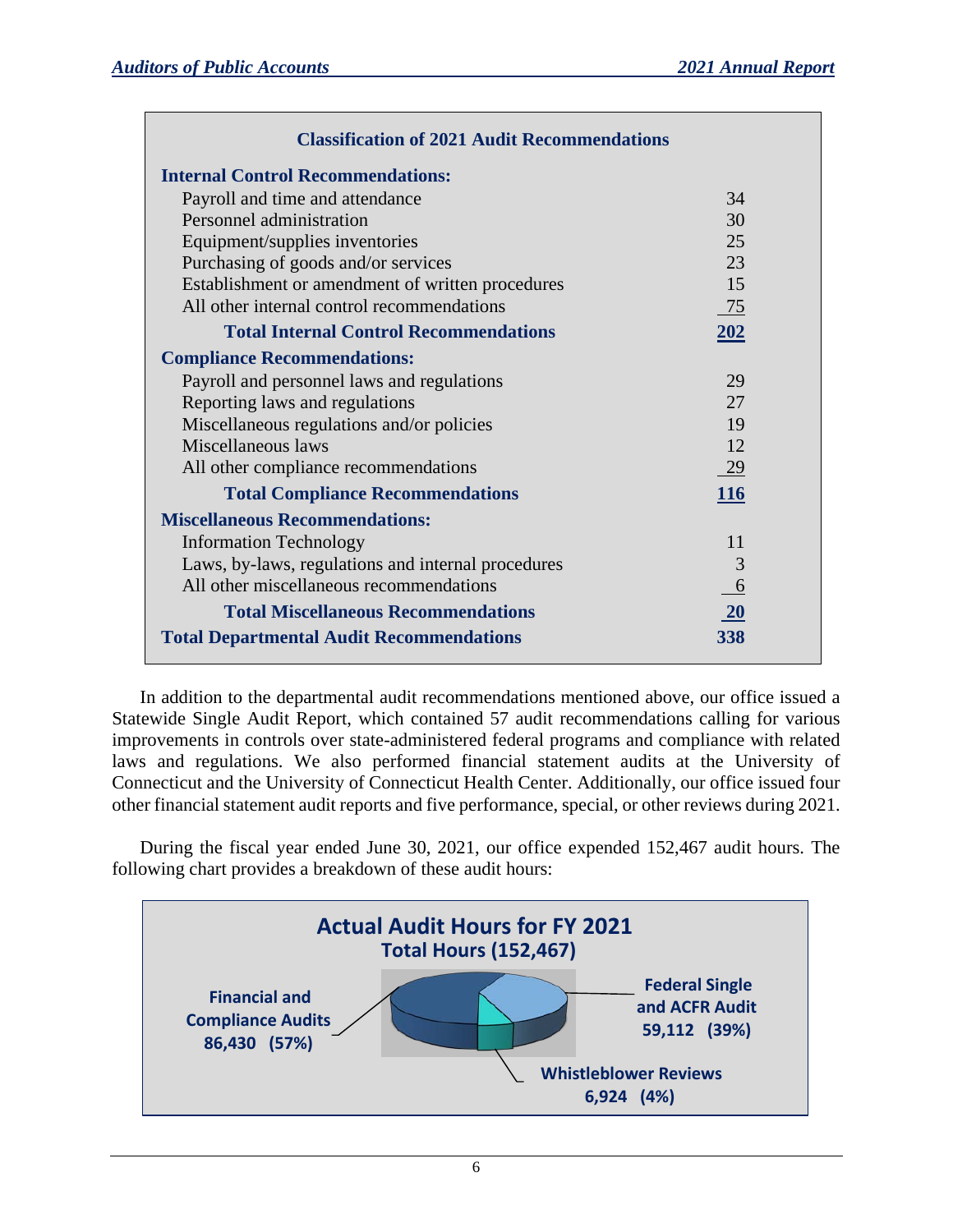Our federal Single Audit work generated approximately \$1.8 million in costs eligible for federal reimbursement to the state's General Fund during the 2020-2021 fiscal year. The state realizes these recoverable costs through a state-prepared statewide cost allocation plan approved by the federal government each year. In accordance with this plan, the state charges our office's Single Audit costs to the federal programs in which the state participates. In turn, the federal government reimburses the state for a portion of these costs using the indirect cost recovery rates included in the statewide cost allocation plan.

## **Whistleblower Matters**

The provisions of Section 4-61dd of the General Statutes, known as the Whistleblower Act, allow our office to receive complaints from anyone having knowledge of any matter involving corruption, unethical practices, violations of state laws or regulations, mismanagement, gross waste of funds, abuse of authority, or danger to public safety occurring in any state department or agency or quasi-public agency. Section 4-61dd also applies to state contracts in excess of \$5 million. We review all such whistleblower matters and report our findings and recommendations to the Attorney General. At the request of the Attorney General, or on our own initiative, we can assist in any continuing investigation.

During the fiscal year ended June 30, 2021, we received and evaluated 171 complaints. We handled 48 of them as whistleblower complaints, covering matters such as alleged misuse of state funds, employee misconduct, personnel issues, and violations of federal or state law. The 123 complaints that we did not deem whistleblower complaints were often referred to our field auditors for consideration in their regular agency audits.

Section 4-61dd of the General Statutes requires an annual report on all whistleblower complaints, which our office prepared and filed on July 13, 2021 with the clerks of the House and Senate. By law, our office cannot disclose the identity of the complainant unless the complainant authorizes it or it is otherwise unavoidable, but the general nature of each complaint is available from our office. In addition to the confidentiality of the complainant, the records of any investigation of whistleblower matters are considered exempt records and do not require disclosure under the Freedom of Information statutes.

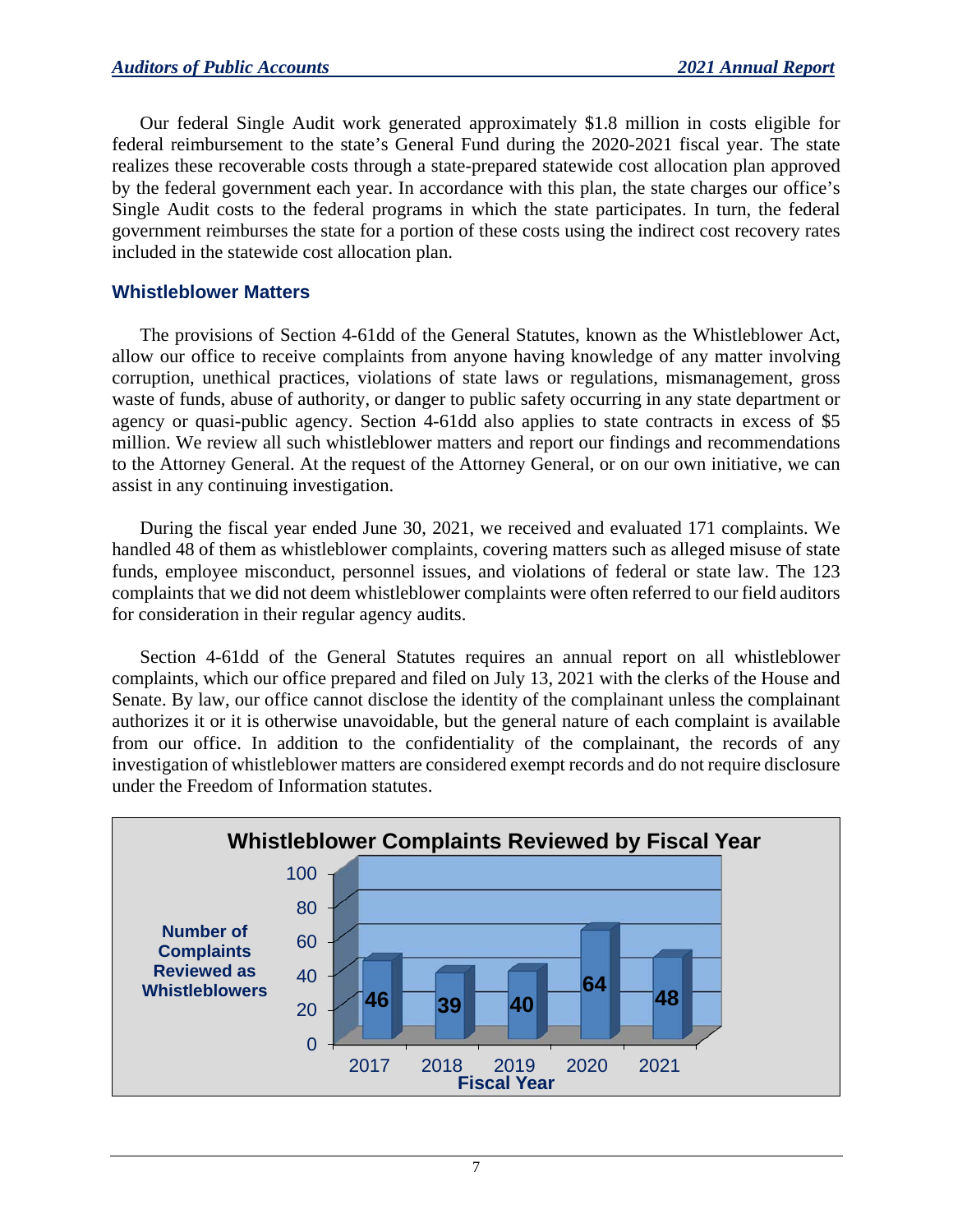The following is a summary of whistleblower complaints received during the 2020-2021 fiscal year and the date we reported the results of our review to the Office of the Attorney General:

| <b>Whistleblower Matters Received</b><br><b>Agency/Subject</b> | <b>Month</b><br><b>Reported</b> | <b>Date</b><br><b>Reported</b><br><b>To Attorney</b><br><b>General</b> |
|----------------------------------------------------------------|---------------------------------|------------------------------------------------------------------------|
| <b>Administrative Services</b>                                 |                                 |                                                                        |
| Unfair grievance process                                       | 07/20                           | 11/18/20                                                               |
| Nepotism and unfair hiring process                             | 08/20                           | 05/25/21                                                               |
| Vendor falsification of density test results                   | 09/20                           | 03/24/21                                                               |
| Improper elevator inspections                                  | 01/21                           | $\ast$                                                                 |
| <b>Central Connecticut State University</b>                    |                                 |                                                                        |
| Self-dealing by faculty, no ombudsman                          | 07/20                           | $\ast$                                                                 |
| Overpaying for landscape services                              | 12/20                           | 10/27/21                                                               |
| Contract steering                                              | 04/21                           | $\ast$                                                                 |
| <b>Children and Families</b>                                   |                                 |                                                                        |
| Improper investigation                                         | 06/21                           | 12/10/21                                                               |
| Reversal of care and financial agreement                       | 06/21                           | $\ast$                                                                 |
| <b>Community Colleges</b>                                      |                                 |                                                                        |
| Unfair promotion and bias                                      | 08/20                           | $\ast$                                                                 |
| <b>Corrections</b>                                             |                                 |                                                                        |
| Questionable purchases of protective equipment                 | 07/20                           | ∗                                                                      |
| Failure to investigate, unfair discipline                      | 04/21                           | $\ast$                                                                 |
| Abuse of hotel accommodations                                  | 04/21                           | $\ast$                                                                 |
| Questionable payroll expense                                   | 03/21                           | $\ast$                                                                 |
| Abuse of authority and waste                                   | 05/21                           | $\ast$                                                                 |
| Failure to ensure confidentiality, lack of care                | 05/21                           | $\ast$                                                                 |
| <b>Developmental Services</b>                                  |                                 |                                                                        |
| Mortality reviews in private group homes                       | 05/21                           | $\ast$                                                                 |
| <b>Early Childhood</b>                                         |                                 |                                                                        |
| Monitoring expenditures                                        | 05/21                           | $\ast$                                                                 |
| <b>Economic and Community Development</b>                      |                                 |                                                                        |
| Lack of due diligence                                          | 12/20                           | 06/07/21                                                               |
| Lack of consideration for new businesses                       | 03/21                           | $\ast$                                                                 |
| <b>Emergency Services and Public Protection</b>                |                                 |                                                                        |
| Excessive spending                                             | 10/20                           | 10/26/21                                                               |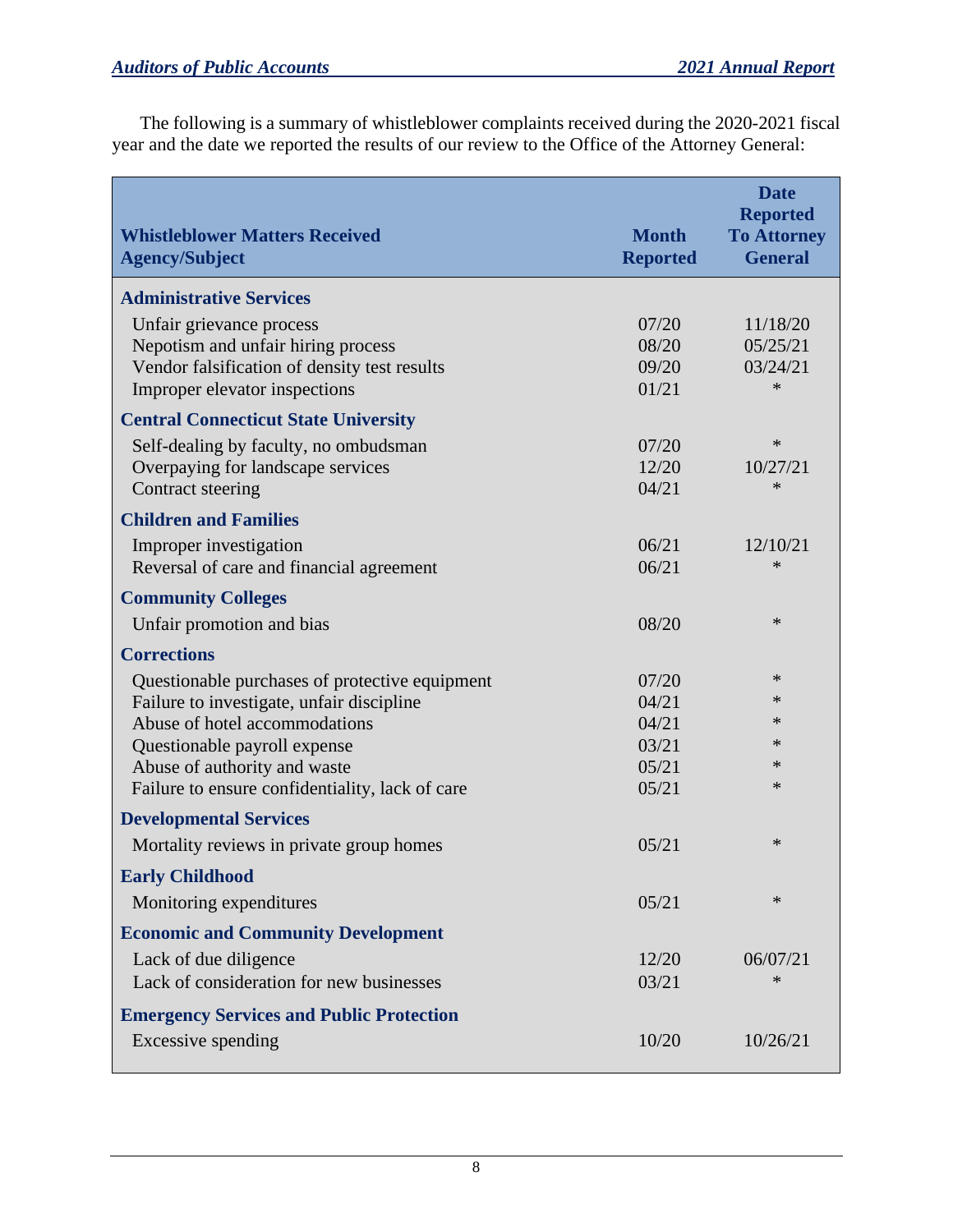| <b>Whistleblower Matters Received</b><br><b>Agency/Subject</b>         | <b>Month</b><br><b>Reported</b> | <b>Date</b><br><b>Reported</b><br><b>To Attorney</b><br><b>General</b> |
|------------------------------------------------------------------------|---------------------------------|------------------------------------------------------------------------|
| <b>Energy and Environmental Protection</b>                             |                                 |                                                                        |
| Negligence in remediation investigation                                | 06/21                           | $\ast$                                                                 |
| <b>Higher Education</b>                                                |                                 |                                                                        |
| Unfair discipline                                                      | 05/21                           | $\ast$                                                                 |
| <b>Housing</b>                                                         |                                 |                                                                        |
| Contractor concerns                                                    | 09/20                           | 06/07/21                                                               |
| Incentive housing zone                                                 | 10/20                           | ∗                                                                      |
| Incentive housing zone                                                 | 09/20                           | $\ast$                                                                 |
| <b>Judicial Department</b>                                             |                                 |                                                                        |
| Favoritism                                                             | 01/21                           | 05/26/21                                                               |
| Running a business on state time                                       | 01/21                           | 05/26/21                                                               |
| Juvenile residential facility safety                                   | 09/20                           | 10/27/21                                                               |
| Labor                                                                  |                                 |                                                                        |
| Various workplace concerns                                             | 05/21                           | 11/18/21                                                               |
| <b>Lottery Corporation</b>                                             |                                 |                                                                        |
| Monitoring any sales of expired tickets                                | 05/21                           | $\ast$                                                                 |
| <b>Mental Health and Addiction Services</b>                            |                                 |                                                                        |
| Lack of proper investigation                                           | 10/20                           | $\ast$                                                                 |
| Fiscal oversight concerns                                              | 08/20                           | 01/20/21                                                               |
| Unlicensed paraprofessionals                                           | 09/20                           | $\ast$                                                                 |
| <b>Motor Vehicles</b>                                                  |                                 |                                                                        |
| Failure to address pending transactions                                | 10/20                           | ∗                                                                      |
| <b>Office of Policy and Management</b>                                 |                                 |                                                                        |
| Improper award of school construction grants                           | 08/20                           | $\ast$                                                                 |
| Actions of the Northwest Council of Governments                        | 09/20                           | ∗<br>∗                                                                 |
| Abuse of authority for excessive raises                                | 06/21                           |                                                                        |
| <b>Probate Court</b>                                                   |                                 |                                                                        |
| Conflicts and drug reporting concerns                                  | 12/20                           | ∗                                                                      |
| <b>Public Health</b><br>Unqualified hire, favoritism, underperformance | 10/20                           | $\ast$                                                                 |
| <b>Revenue Services</b>                                                |                                 |                                                                        |
| Failure to investigate                                                 | 10/20                           | ∗                                                                      |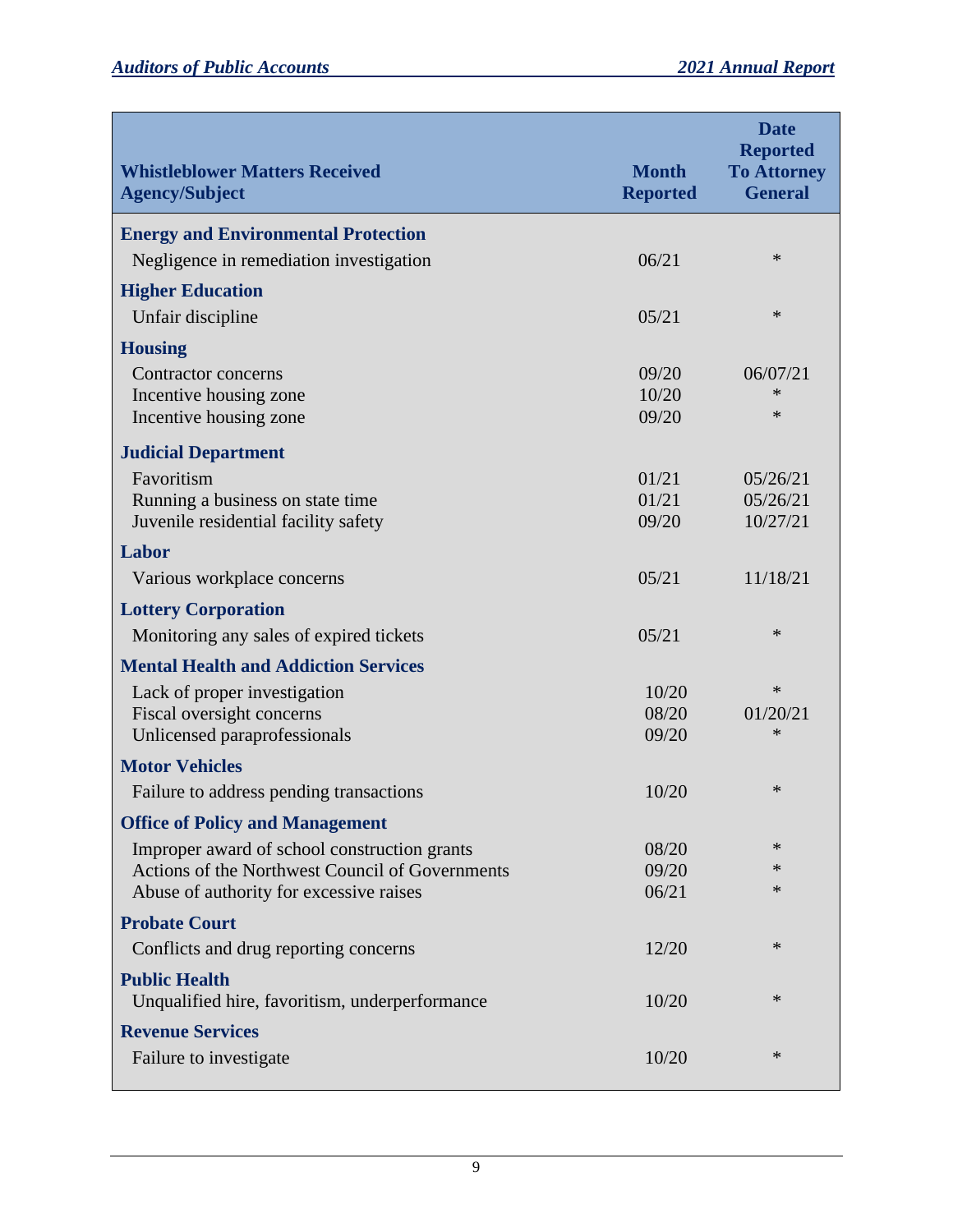| <b>Whistleblower Matters Received</b><br><b>Agency/Subject</b>                                                            | <b>Month</b><br><b>Reported</b>  | <b>Date</b><br><b>Reported</b><br><b>To Attorney</b><br><b>General</b> |
|---------------------------------------------------------------------------------------------------------------------------|----------------------------------|------------------------------------------------------------------------|
| <b>Social Services</b>                                                                                                    |                                  |                                                                        |
| Improper promotion<br>Medication delays<br>Elderly services concerns<br>Misrepresentation of marriage status for benefits | 07/20<br>09/20<br>11/20<br>05/21 | 10/19/20<br>$\ast$<br>$\ast$<br>$\ast$                                 |
| <b>Transportation</b>                                                                                                     |                                  |                                                                        |
| Inflated budget and delayed project                                                                                       | 02/21                            | 05/26/21                                                               |
| <b>University of Connecticut Health Center</b>                                                                            |                                  |                                                                        |
| Various personnel and payroll concerns<br>Various information technology concerns                                         | 06/20<br>0.5/21                  | 05/25/21<br>$\ast$                                                     |
| Matters currently under review                                                                                            |                                  |                                                                        |
| <b>Total Complaints Received During 2020 - 2021</b>                                                                       | 48                               |                                                                        |
| 2020 – 2021 Complaints Closed                                                                                             | 11                               |                                                                        |
| <b>Prior Year Complaints Closed During 2020 - 2021</b>                                                                    | 32                               |                                                                        |

As noted above, our office also received information on 123 other matters that were rejected under the provisions of Section 4-61dd (b)(1) of the General Statutes. The following is the breakdown of how our office handled these rejected complaints: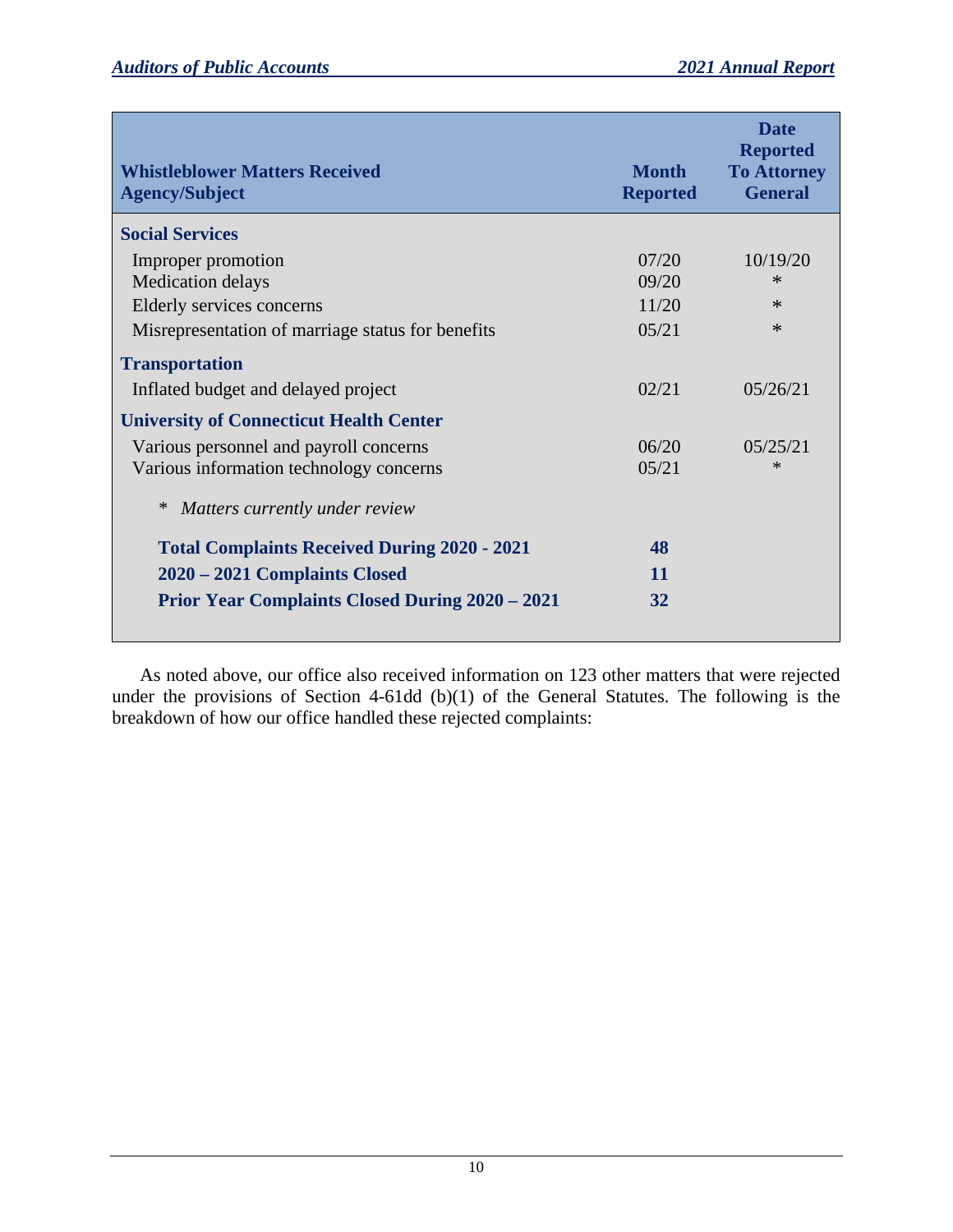| <b>Disposition of Complaints</b>                                                                                                                                                                                                  | 2019-2020                                     | 2020-2021                                 |
|-----------------------------------------------------------------------------------------------------------------------------------------------------------------------------------------------------------------------------------|-----------------------------------------------|-------------------------------------------|
| <b>Total Complaints Received</b>                                                                                                                                                                                                  | 214                                           | 171                                       |
| <b>Whistleblower Complaints Recorded</b>                                                                                                                                                                                          |                                               |                                           |
| <b>Total Complaints Reviewed as Whistleblower</b>                                                                                                                                                                                 | 64                                            | 48                                        |
| <b>Complaints Closed as of June 30</b><br><b>Complaints Under Review as of June 30</b>                                                                                                                                            | 25<br>39                                      | 11<br>37                                  |
| <b>Whistleblower Complaints Closed</b>                                                                                                                                                                                            |                                               |                                           |
| <b>Fiscal Year 2021</b><br><b>Fiscal Year 2020</b><br><b>Fiscal Year 2019</b><br><b>Fiscal Year 2018</b><br><b>Fiscal Year 2017</b>                                                                                               | 25<br>25<br>7<br>$\overline{2}$               | 11<br>24<br>8<br>$\bf{0}$<br>$\mathbf{0}$ |
| <b>Total Whistleblower Complaints Closed</b>                                                                                                                                                                                      | 59                                            | 43                                        |
| <b>Disposition of Complaints</b>                                                                                                                                                                                                  | 2019-2020                                     | 2020-2021                                 |
| Complaints Rejected Pursuant to CGS 4-61dd (a) and (b)                                                                                                                                                                            |                                               |                                           |
| <b>Total Rejected Complaints</b>                                                                                                                                                                                                  | 150                                           | 123                                       |
| <b>Reason for Rejection</b>                                                                                                                                                                                                       |                                               |                                           |
| Handled as part of scheduled audit<br>Not related to a state or quasi-public agency<br>There are other available remedies<br>Other complaints have greater priority<br>Better investigated by another agency<br><b>Not Timely</b> | 52<br>31<br>38<br>8<br>21<br>$\boldsymbol{0}$ | 40<br>19<br>43<br>7<br>13<br>$\mathbf{1}$ |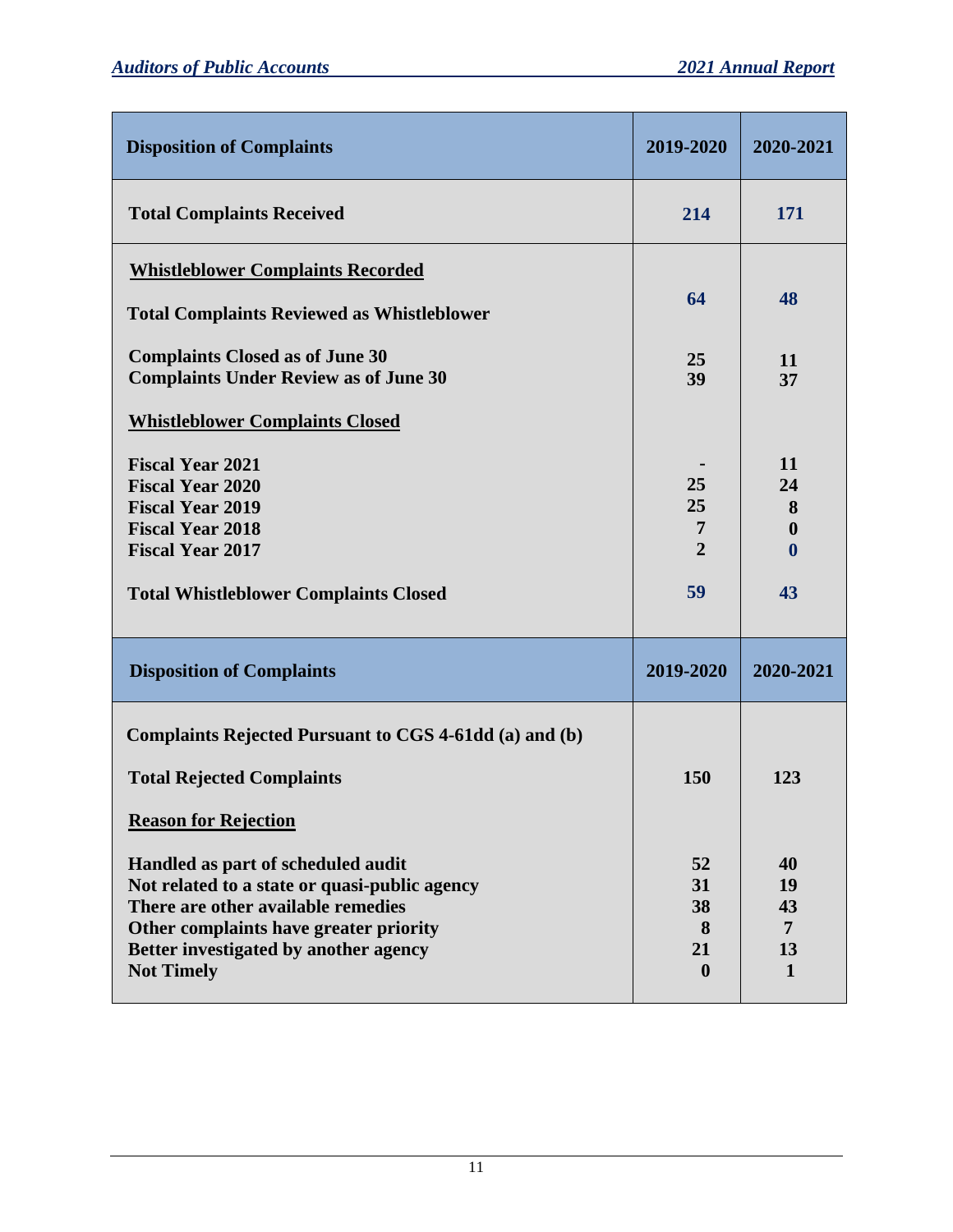## **Generally Accepted Governmental Auditing Standards (GAGAS)**

An audit consists of a review and examination of records, documents, and financial statements; the collection of information needed to certify the fairness of presentations in financial reports; compliance with statutory requirements and regulations; and evaluation of management's efficiency and effectiveness in carrying out responsibilities. National organizations set standards for the conduct of audits and for the preparation and issuance of audit reports. Generally Accepted Government Auditing Standards (GAGAS) are standards established by the United States General Accountability Office (GAO) that are codified into a publication entitled [Government Auditing](http://gao.gov/yellowbook/overview)  [Standards,](http://gao.gov/yellowbook/overview) which is more commonly referred to as the Yellow Book.

Although the standards prepared by the GAO are only required in connection with entities supported by or receiving federal assistance, they are so comprehensive that their application to all governmental audits is generally encouraged. Because the Auditors of Public Accounts in the State of Connecticut functions in many respects as the GAO does in the federal government, we have chosen to accept and follow government auditing standards in the performance of virtually all of our audit work.

Following GAGAS has had a significant impact on our operations. Continuing education for our professional staff, periodic internal and external quality control review assessments, and compliance with recent Statements on Auditing Standards (SAS) issued by the American Institute of Certified Public Accountants (AICPA) require constant attention, updating of policies and procedures, and monitoring.

## **Continuing Education**

Auditors responsible for planning, directing, conducting or reporting on governmental audits must complete at least 80 hours of appropriate continuing education and training every two years, with at least 24 of those hours in subjects directly related to the governmental environment and governmental auditing. Accordingly, we follow a training policy statement that provides for reasonable assistance in the form of expanded training and seminars, together with tuition reimbursement programs for our employees taking appropriate courses. To provide training that is more effective for our auditors, this year's training program included contracted seminars, webinars, and self-study courses.

## **External Quality Control Reviews**

Generally Accepted Government Auditing Standards (GAGAS) mandate that governmental audit organizations have an external quality control review assessment, known as a peer review, every 3 years. To comply with this requirement, our office participates in the peer review program sponsored by the National Association of State Auditors, Comptrollers and Treasurers (NASACT). Under this program, NASACT provides a team of qualified government auditors from other states and the federal government to conduct a review of our quality control procedures. NASACT selects the teams from a pool of volunteer auditors that each participating state audit organization is obligated to provide.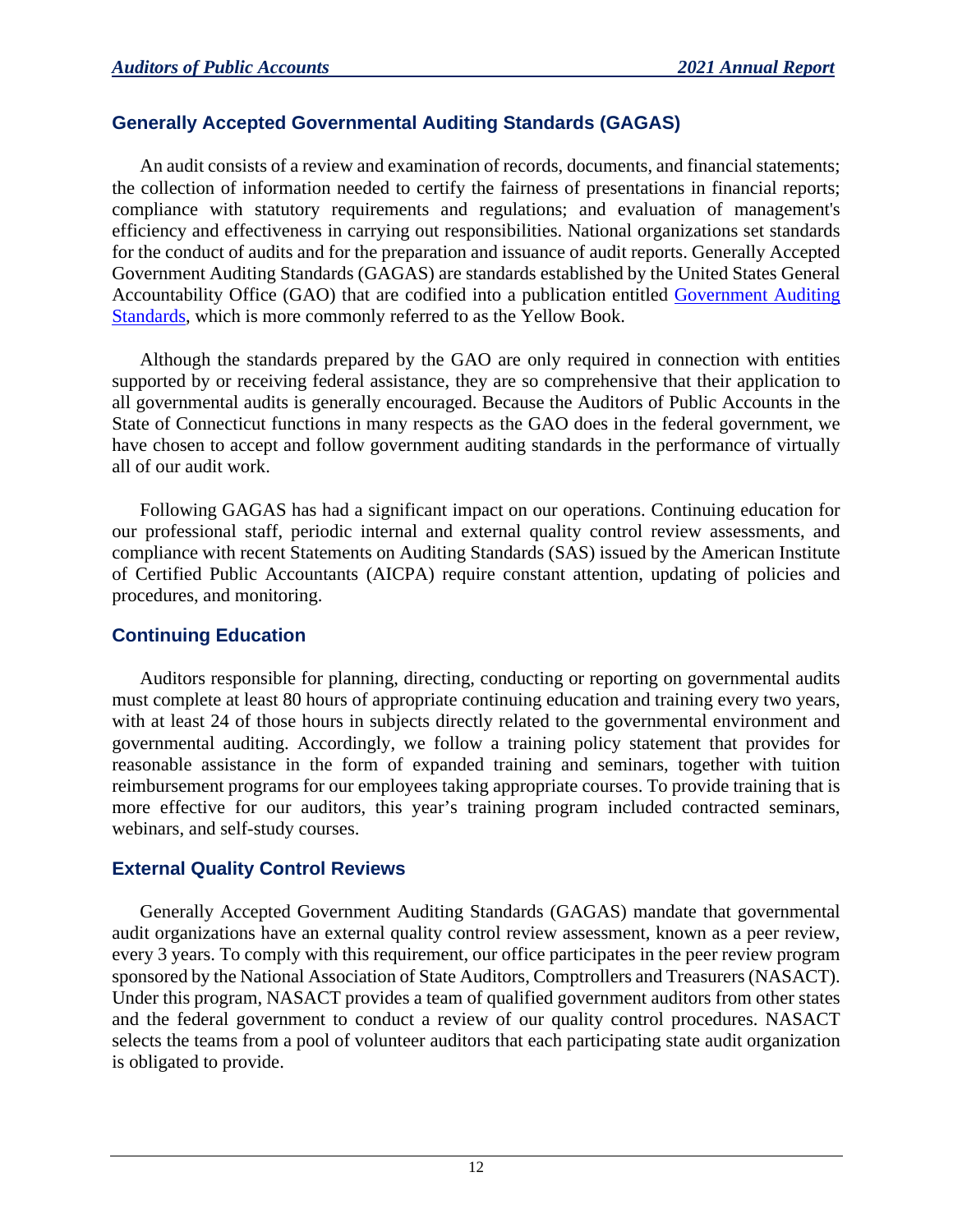The peer review team completed our most recent peer review during August of 2019, which covered the one-year period of July 1, 2018 to June 30, 2019. The peer review team examined our quality control procedures to determine whether such procedures were sufficient to ensure our office conducted audits during the review period in accordance with professional auditing standards. The resulting report gave our office a peer review rating of pass, which is the highest rating. The report concluded that the Auditors of Public Accounts suitably designed and complied with the system of quality control during the review period to provide our organization with reasonable assurance of performing and reporting in conformance with GAGAS in all material respects.

Our office is also required to monitor its operations between peer reviews to ensure continuing effectiveness of the quality control system. Two of our auditors completed an internal inspection of our office's system of quality control for the fiscal period ended June 30, 2020 in January 2021. Another team will be completing an internal inspection for the fiscal period ended June 30, 2021 and expects to issue a report by May.

Our next external peer review, covering the one-year period ending June 30, 2022, will be conducted in the summer of 2022.

In addition, representatives of various federal inspector general offices periodically conduct an external quality control review of our office's federal audit work. Our 2019 peer review team included a representative from the Department of Health and Human Services' Office of the Inspector General, who conducted a review of select work papers supporting our 2018 Single Audit of the State of Connecticut. While this federal review did not cite any audit deficiencies, the reviewer informally conveyed two matters for further consideration to our management team, highlighting areas in which our office could make improvements in our single audit documentation. Because of this federal review, our office implemented these improvements.

## **Recent Developments and Accomplishments**

## **Special Audits and Reviews**

This past year, our office released several special audits and reviews. We also performed follow-up reviews of prior performance audits to gauge the implementation of recommendations we had made in the original audits. On August 11, 2021, we released [Protective Services for the](https://wp.cga.ct.gov/apa/wp-content/cgacustom/reports/performance/PERFORMANCE_Protective%20Services%20for%20the%20Elderly_20210811.pdf)  [Elderly,](https://wp.cga.ct.gov/apa/wp-content/cgacustom/reports/performance/PERFORMANCE_Protective%20Services%20for%20the%20Elderly_20210811.pdf) which contained 47 recommendations. On September 22, 2021, we released [Oversight of](https://wp.cga.ct.gov/apa/wp-content/cgacustom/reports/performance/PERFORMANCE_Oversight%20of%20Connecticut%E2%80%99s%20Assisted%20Living%20Facilities_20210922.pdf)  [Connecticut's Assisted](https://wp.cga.ct.gov/apa/wp-content/cgacustom/reports/performance/PERFORMANCE_Oversight%20of%20Connecticut%E2%80%99s%20Assisted%20Living%20Facilities_20210922.pdf) Living Facilities, which contained 22 recommendations. On July 21, 2021, we released a [follow-up review](https://wp.cga.ct.gov/apa/wp-content/cgacustom/reports/performance/PERFORMANCE_Non-Emergency%20Medical%20Transportation%20(Follow%20Up%20Report)_20210721.pdf) of the Department of Social Services and Veyo Non-Emergency Medical Transportation. The [original audit,](https://wp.cga.ct.gov/apa/wp-content/cgacustom/reports/performance/PERFORMANCE_Department%20of%20Social%20Services%20and%20Veyo%20Non-Emergency%20Medical%20Transportation_20200219.pdf) performed at the request of several legislators, contained 59 recommendations. Our current review noted that 30 recommendations were implemented and 29 were repeated. On December 1. 2021, we released a [follow-up review](https://wp.cga.ct.gov/apa/wp-content/cgacustom/reports/performance/PERFORMANCE_The%20Department%20of%20Motor%20Vehicles%20Background%20Check%20Process%20for%20Student%20Transportation%20Employees_20211201.pdf) of The Department of Motor Vehicles Background Check Process for Student Transportation Employees. Our current review noted that six of the 16 recommendations from the **[original audit](https://wp.cga.ct.gov/apa/wp-content/cgacustom/reports/performance/PERFORMANCE_The%20Department%20of%20Motor%20Vehicles%20Background%20Check%20Process%20for%20Student%20Transportation%20Employees_20191212.pdf)** were implemented and ten were repeated.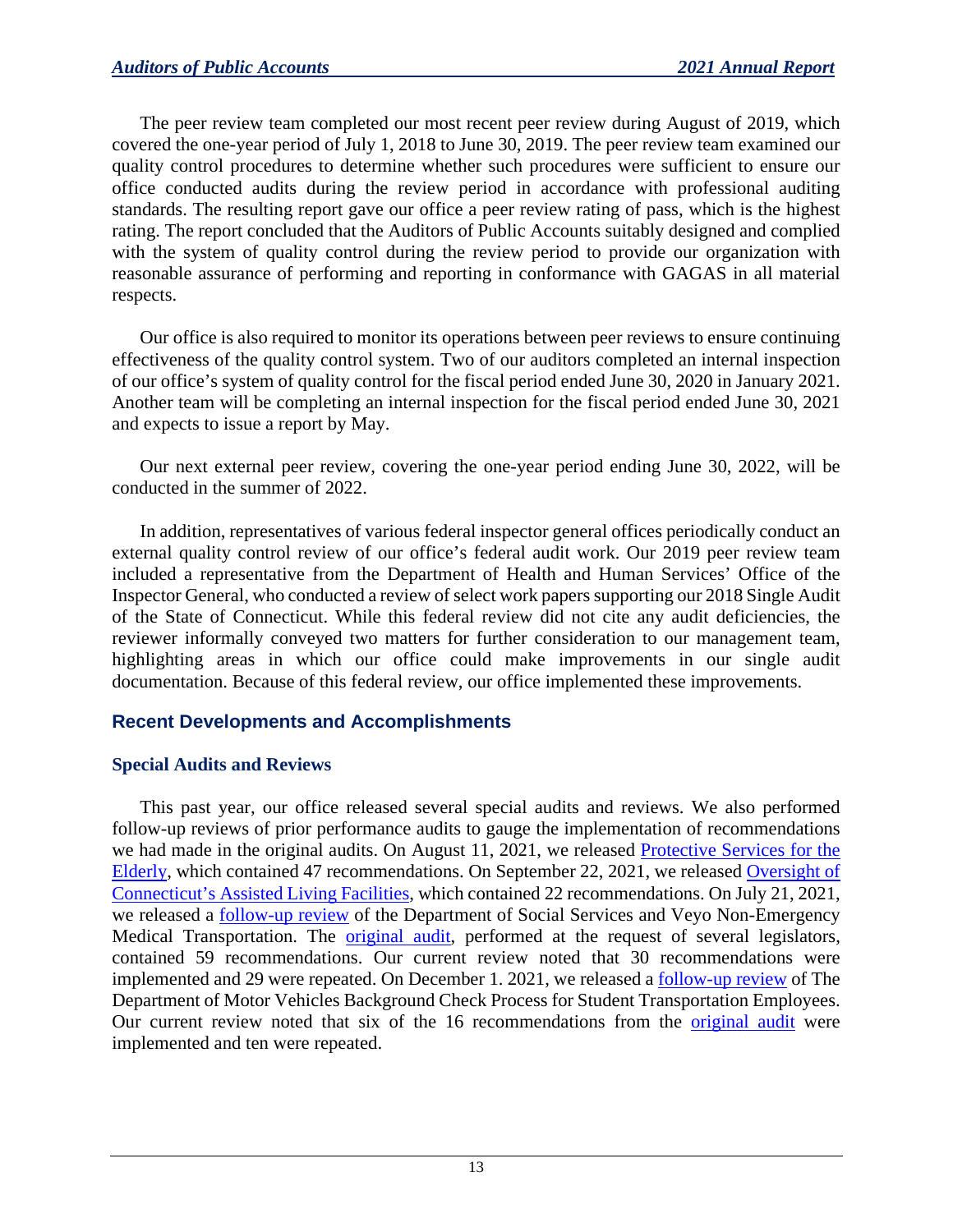## **Evaluations and Performance Audits of Economic Development Programs and Tax Incentives**

Section 2-90c of the General Statutes requires the Auditors of Public Accounts to evaluate DECD management practices and operations regarding the ease or difficulty for taxpayers to comply with the requirements of the incentive programs. It also mandated that our office suggest recommendations for improving the administrative efficiency or effectiveness of the incentive programs.

On October 22, 2020 we issued a [report](https://wp.cga.ct.gov/apa/wp-content/cgacustom/reports/special/SPECIAL_Evaluation%20of%20the%20Department%20of%20Economic%20and%20Community%20Development%202018%20and%202019%20Annual%20Reports_20201022.pdf) related to our review of the DECD 2018 and 2019 annual reports. We presented five recommendations, four of which were repeated or restated with modifications from our [review](https://wp.cga.ct.gov/apa/wp-content/cgacustom/reports/special/SPECIAL_Auditors%20Interim%20Report%20on%20the%20Department%20of%20Economic%20and%20Community%20Development%202017%20Annual%20Report_20180424.pdf) of the DECD 2017 annual report, as follows:

- The Department of Economic and Community Development should work with other state agencies to ensure that it includes all non-DECD administered business assistance or incentive programs in its annual report. In addition, the General Assembly should consider modifying the reporting requirements included in Section 32-1m of the General Statutes or require the agencies administering the programs to provide the data needed to estimate the impact on the state's economy.
- The Department of Economic and Community Development should ensure that amounts in its annual report are accurate and adequately supported.
- The Department of Economic and Community Development should ensure that amounts in its economic impact calculations are accurate, and that the department includes all relevant factors in its analysis.
- The Department of Economic and Community Development should work with Connecticut Innovations, Inc. to ensure the number of jobs reported in the annual report are accurate.
- The General Assembly should consider amending the reporting requirements in Section 32-1m of the General Statutes to include information on uncollectible loans, and potential and actual loan forgiveness.

We will be following up on these recommendation during our next review, which is scheduled for this summer.

## **Recent Legislative Changes**

During the 2021 legislative session, the General Assembly passed [Public Act 21-145,](https://cga.ct.gov/2021/act/pa/pdf/2021PA-00145-R00SB-01071-PA.pdf) An Act Implementing the Recommendations of the Auditors of Public Accounts. The act changed various statutes related to our office, auditing, and other related topics. Among other things, the act:

• Explicitly prohibits state agencies from denying the Auditors access to their records or accounts (Section 1).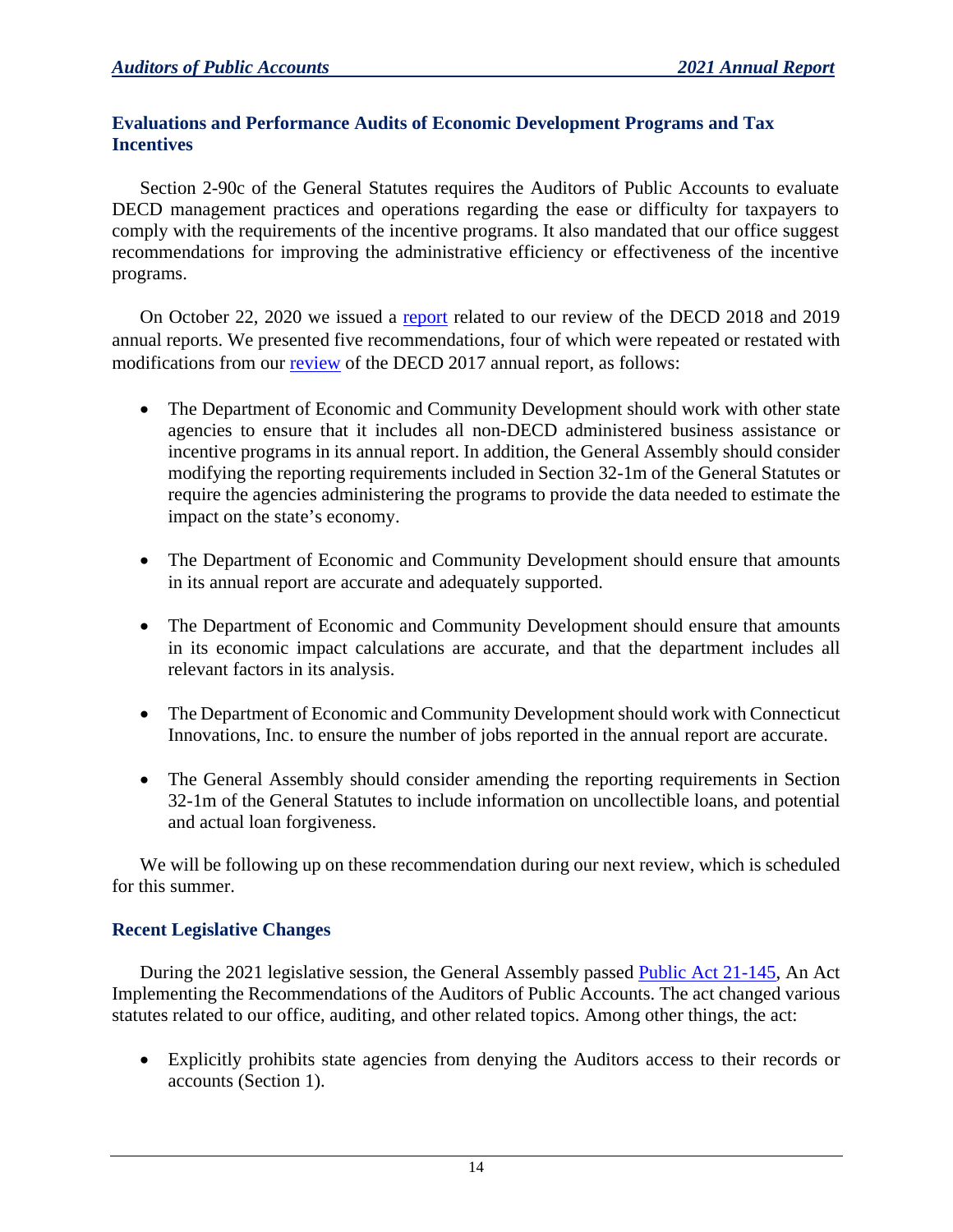- Requires certain new or amended state contracts to contain a provision allowing the agency to access any relevant data upon demand, at no additional cost, in the agency's prescribed format and allows the Auditors access to this data when auditing the agency (Sections 2 and 3).
- Requires state agencies to notify the Auditors at least 15 days before contracting for auditing services and prohibits agencies from entering these contracts until the Auditors advise whether it can perform the work instead (Section 4).
- Extends ethics code provisions on prohibited activities that apply to state-hired consultants and independent contractors to their employees (Section 12).

## **Updated Agency Guide**

We recently updated our [agency guide](https://wp.cga.ct.gov/apa/wp-content/uploads/2022/01/Agency-Guide-Final-Jan-2022.pdf) to reflect the changes in Public Act 21-145. We created the guide to help state and quasi-public agencies better understand the state and federal audit process and their statutory reporting responsibilities to our office.

## **Improving Information Technology Capabilities and Oversight**

In 2021, we further expanded our use of data analytics and will continue to increase the level of support our IT Unit provides to our field audit teams to sort and aggregate data and trends in a manner that enhances the audit process. We hope to receive large data sets from several state agencies to advance our data analytics capabilities.

We continue to evaluate the state's information technology structure for effectiveness and to determine whether state systems adequately maintain the integrity of data, protect against breaches of privacy, and ensure proper safeguards are in place to protect against fraud. In 2022, we intend to add to our information technology audit capabilities with enhanced data analytics and provide our team with additional IT audit resources.

In 2021, our office began working with the United States Treasury's Do Not Pay Program to enhance our data analytics capabilities. Do Not Pay works directly with state agencies to manage federally funded state-administered programs to reduce waste, fraud, abuse, and reporting errors. The program offers state agencies, at no cost, data analytics and other tools to help prevent improper payments. Do Not Pay currently works with federal programs such as American Rescue Plan; Coronavirus Aid, Relief, and Economic Security Act (CARES Act); Coronavirus Economic Relief for Transportation Services (CERTS); Medicaid; Supplemental Nutrition Assistance Program (SNAP); Temporary Assistance for Needy Families (TANF); and Unemployment Insurance. We expect to conduct our first joint project in 2022.

## **Continuing Profession Education and Development**

In 2021, our office again utilized significant in-house continuing education for our auditors, providing certain educational materials and programs directly rather than contracting with outside providers. This provided our staff with quality training that is more relevant and affordable, thereby saving taxpayer dollars.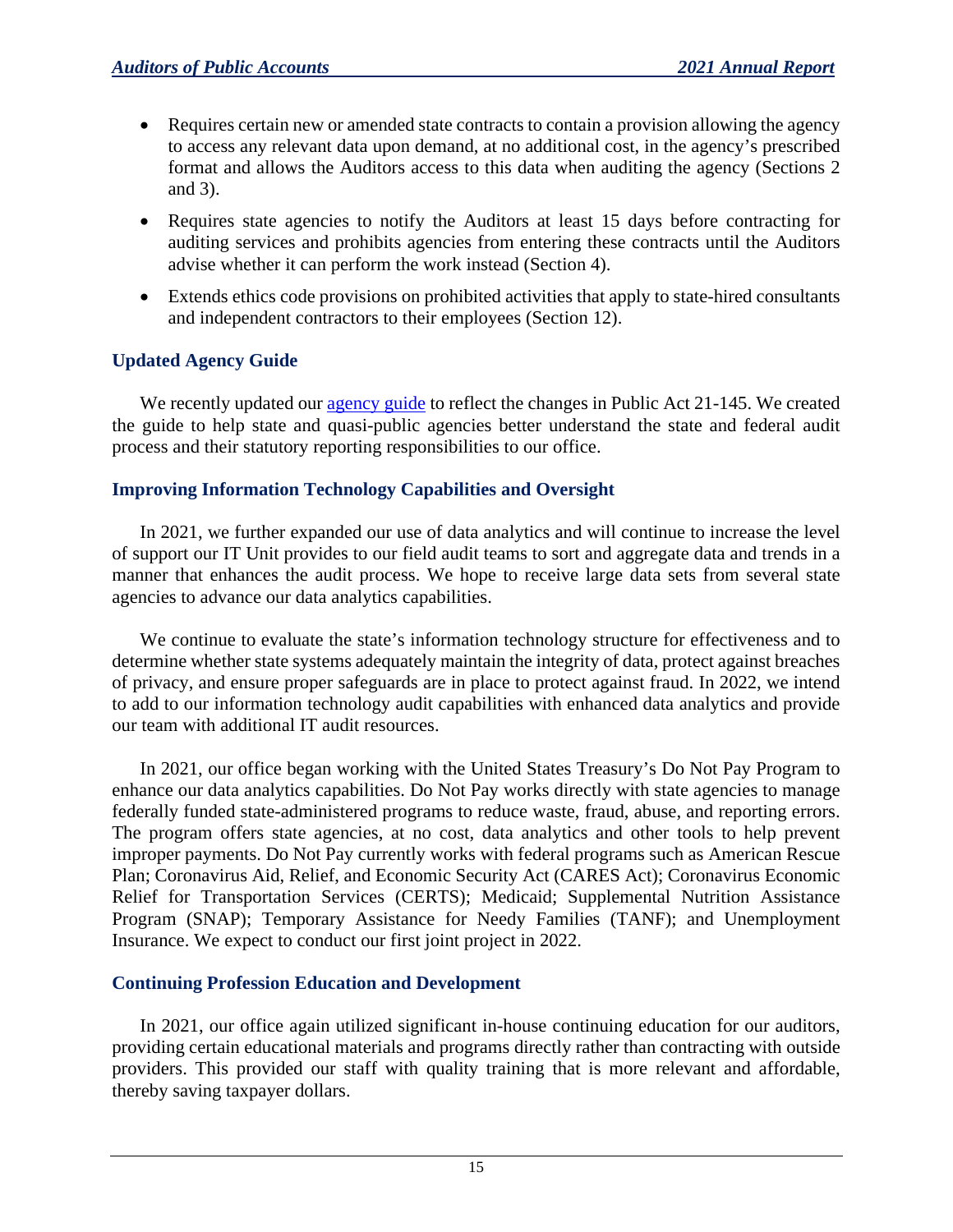Our office participates in various professional organizations involved in governmental auditing. On the national level, we are actively involved with the National Association of State Auditors, Comptrollers and Treasurers (NASACT) and the National State Auditors Association (NSAA). Our state auditors and other members of our office serve on various NASACT and NSAA committees. One of our state auditors serves on the NSAA and NASACT Executive Committees. Regionally, we continue to be actively involved with the New England Intergovernmental Audit Forum (NEIAF). These affiliations enable our office to receive information affecting our profession, present educational opportunities for our employees, and provide valuable information sharing.

Our office supports and encourages our employees to serve in professional audit organizations in various capacities. A member of our management team served on the Governmental Accounting and Auditing Committee of the Connecticut Society of Certified Public Accountants (CTCPA) through July 2021. Another audit supervisor serves on the same committee and other CTCPA committees. One of our audit supervisors participated on a peer review team in Virginia and another participated on a team in Pennsylvania.

The past year was one of significant challenges for the office of the Auditors of Public Accounts. We are proud that our professional team worked to overcome those challenges. We will continue to find new ways to improve efficiency and enhance the professional reputation our office has always enjoyed.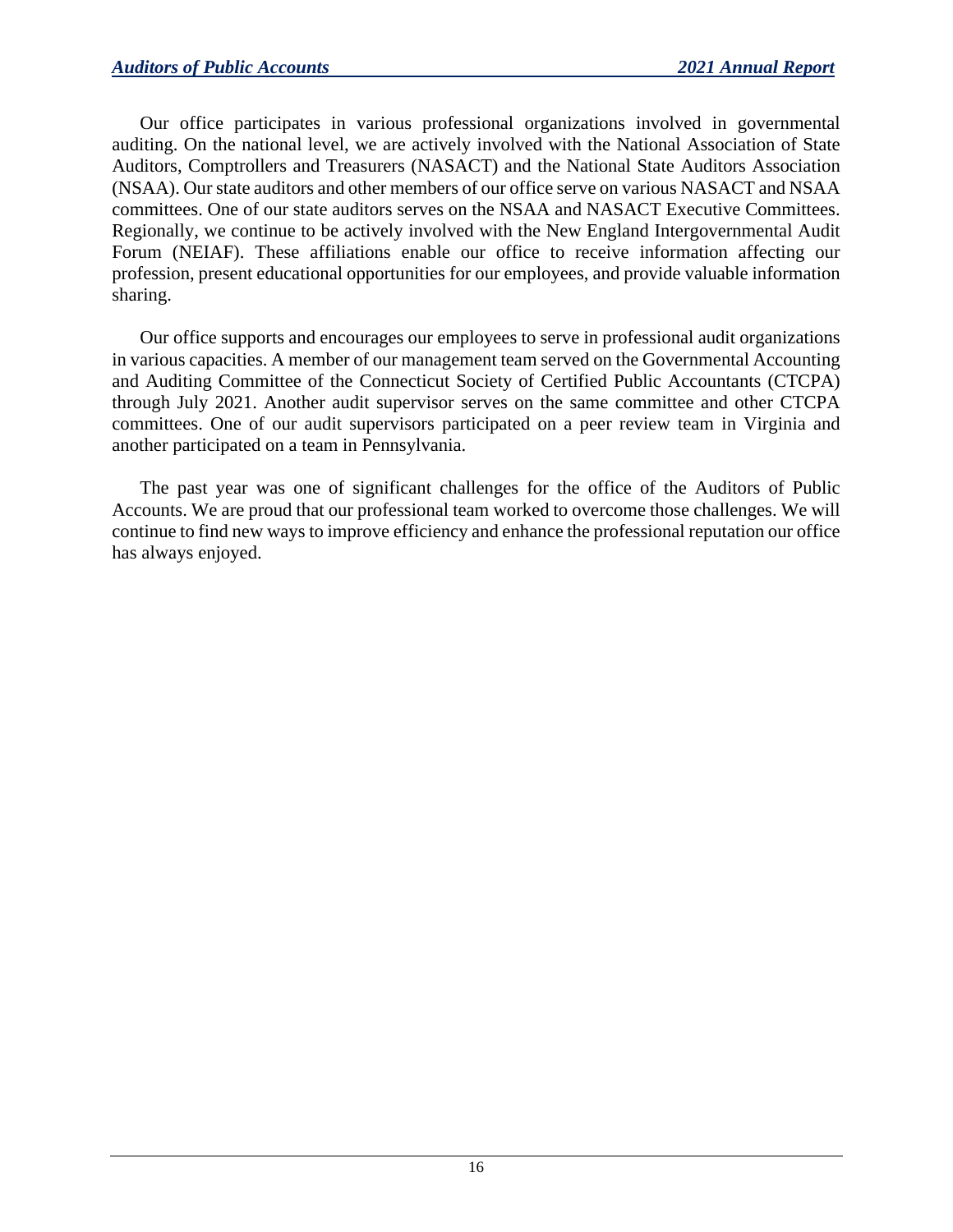## **SECTION II**

## **RECOMMENDATIONS**

#### **1. The General Assembly should consider amending Section 1-210(b)(13) of the General Statutes to clarify that complaints filed under Section 4-61dd are exempt from disclosure under the Freedom of Information Act.**

Comment:

Section  $1-210(b)(13)$  of the General Statutes excludes the disclosure of records of an investigation or the name of an employee providing information under the provisions of Section 4-61dd (Whistleblower Act). A recent Freedom of Information case sought the public release of a whistleblower complaint, arguing that it is not a record of the investigation.

The confidentiality of whistleblower records has been upheld by the General Assembly, as well as court and Freedom of Information Commission decisions. Section 4-61dd(g) is the only statute referencing the public reporting of whistleblower information. It requires our office to report, by September 1<sup>st</sup> annually, the number of matters for which facts and information were transmitted to the auditors pursuant to 4-61dd during the preceding state fiscal year and the disposition of each such matter. Our office also reports on whistleblower activity in our annual report each February. The annual report includes a listing of all whistleblower complaints received during the preceding year, a general description of each complaint, and whether and when our office reported its findings to the Office of the Attorney General. The annual report also contains general information on the disposition of all complaints, including those rejected under Section 4-61dd(b).

Releasing these complaints publicly could have a chilling effect on the whistleblower process. It potentially jeopardizes the identity of complainants. Even a redacted complaint may provide evidence of the complainant's identity or position within an agency. This could lead to fewer complaints because potential complainants would fear exposure of their identity. It is also likely that it would lead to more anonymous complaints. This would make it more difficult for our office to review the complaint because it would be almost impossible to gather additional information from the complainant.

Our last concern is that publicly releasing whistleblower complaints would lead to malicious filings aimed to tarnish a person's reputation. The current whistleblower process, which treats the complaint as a confidential record of the investigation, allows our office to discretely conduct its review to determine the validity of the complaint. We report the results of all of our reviews to the Office of the Attorney General.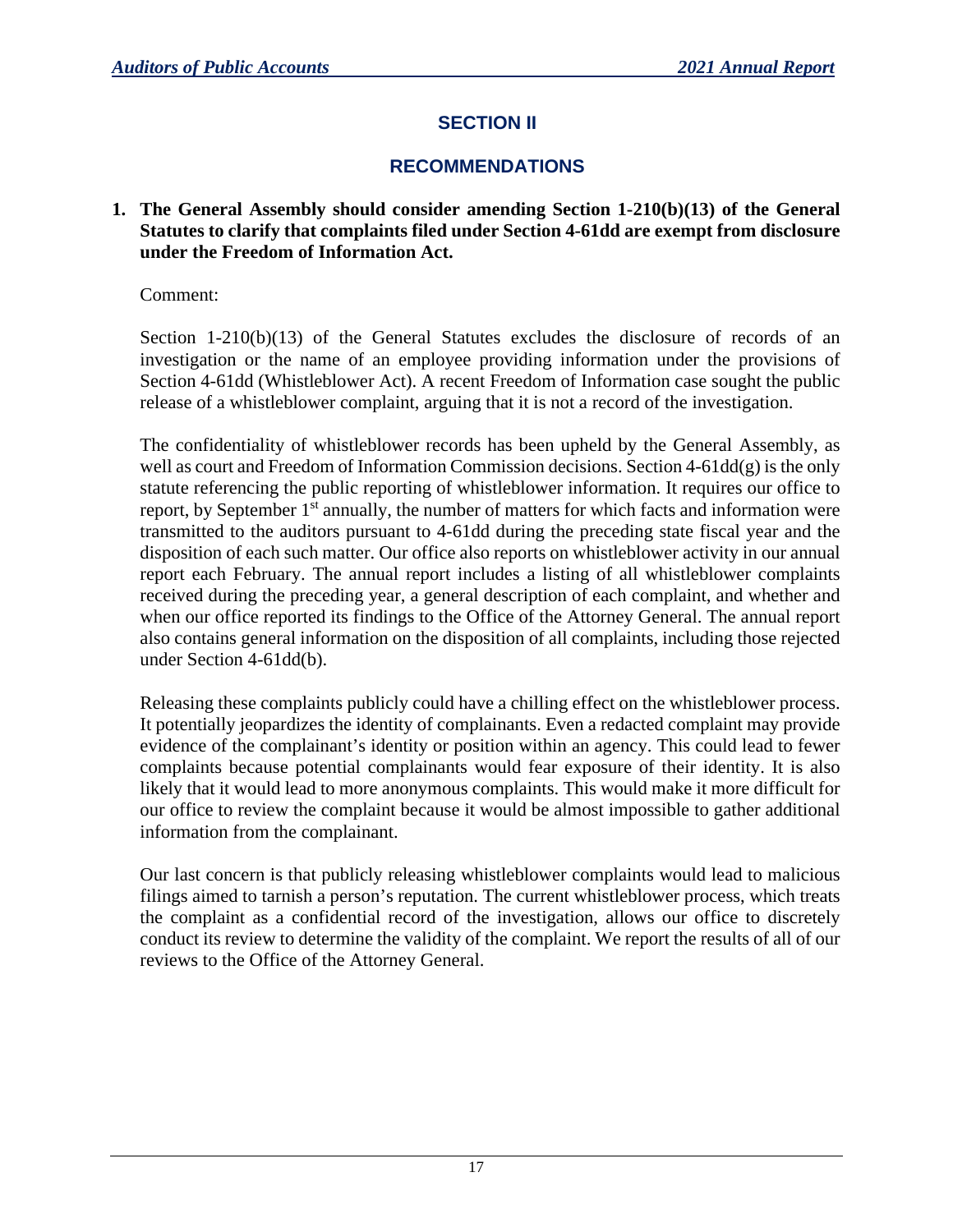**2. The General Assembly should consider amending Section 14-44(e) of the General Statutes to allow the Department of Motor Vehicles to receive periodic updates from federal and out-of-state criminal databases for active school bus drivers.**

Comment:

Our office issued a 2019 [performance audit](https://wp.cga.ct.gov/apa/wp-content/cgacustom/reports/performance/PERFORMANCE_The%20Department%20of%20Motor%20Vehicles%20Background%20Check%20Process%20for%20Student%20Transportation%20Employees_20191212.pdf) (The Department of Motor Vehicles Background Check Process for Student Transportation Employees) and **follow-up report** in 2021. We found that the Department of Motor Vehicles does not conduct comprehensive criminal history checks for current school bus drivers. The department does not check with the FBI national crime history database for criminal activity after its initial background check during the application process.

The Department of Motor Vehicles regularly compares student transportation drivers against the Department of Emergency Services and Public Protection's (DESPP) criminal database and its driver suspension data. Currently, the department is not authorized to periodically check national crime databases. Section 14-44(e) of the Connecticut General Statutes only references the checking of the national criminal database (fingerprint check) at the time of issuance.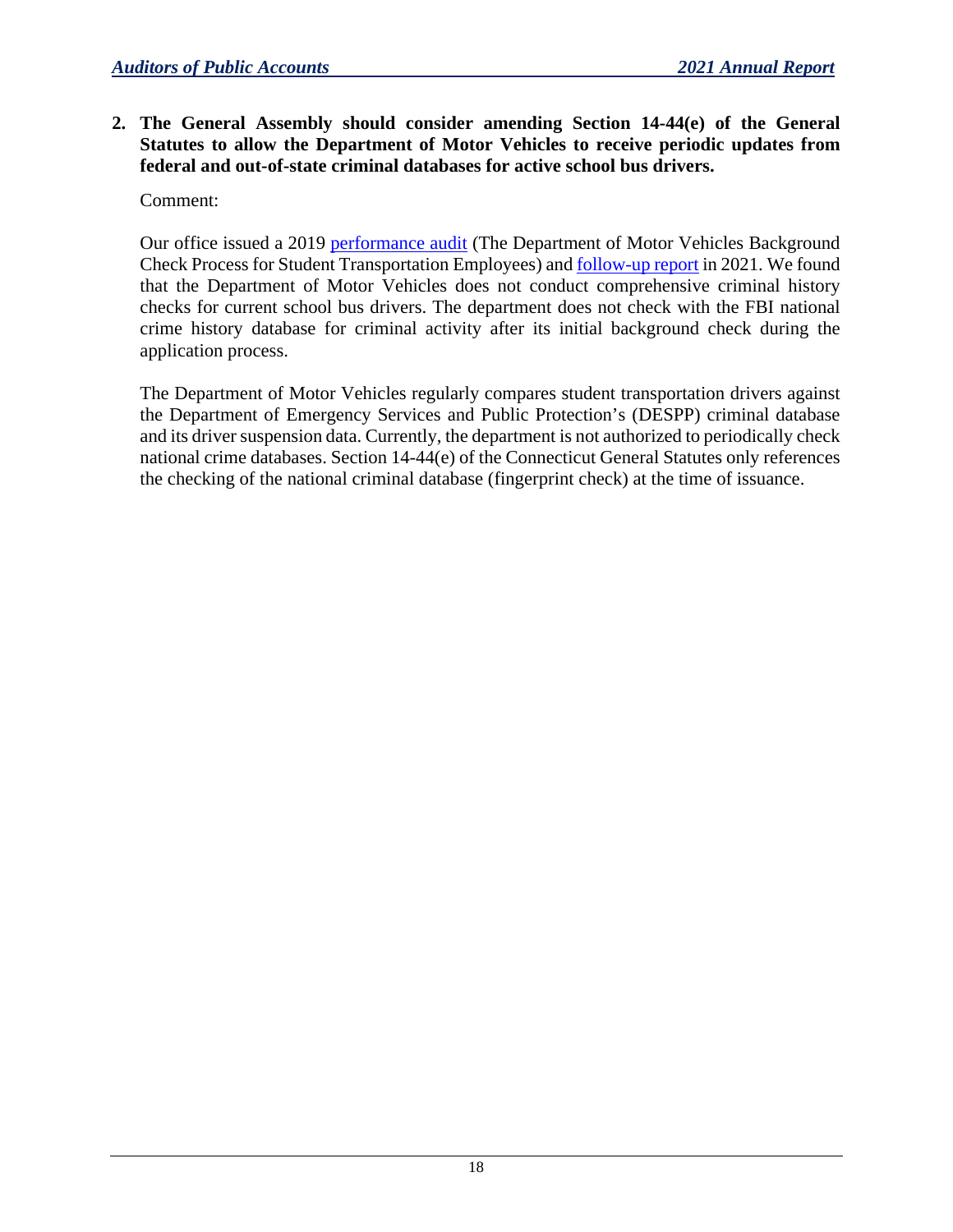**3. The General Assembly should consider amending Section 7-395(c) of the General Statutes to require the local legislative body or local or regional board of education to hold a public meeting, prior to submitting a corrective action plan regarding an audit showing unsound or irregular financial practices, management letter comments, or lack of internal controls in relation to commonly accepted standards in municipal finance. The meeting should include a discussion of the nature of any of these audit deficiencies and should address the causes for these conditions and potential corrective action.**

## Comment:

Section 7-395(b)(2) states that, if the secretary of the Office of Policy and Management finds that a municipality or regional school district's audit contains evidence of unsound or irregular financial practices or management letter comments or lack of internal controls in relation to commonly accepted standards in municipal finance, then the secretary shall prepare a report concerning such finding, including, but not limited to, information to aid in the evaluation of such finding and recommendations for corrective action. The secretary must submit the report to the Municipal Finance Advisory Commission, Auditors of Public Accounts, and the chief executive officer and clerk of the municipality or superintendent of schools for the regional school district.

Section 7-395(c) currently states that, upon receipt of a report submitted pursuant to subsection (b) of this section, the chief executive officer of a municipality or audited agency or superintendent of schools for the regional school district shall attest to and explain the Secretary's findings and submit a plan for corrective action, in writing, to the Secretary.

We recommend that, prior to the submission of the corrective action plan, the legislative body or, in a municipality where the legislative body is a town meeting, the board of selectmen or regional or local board of education shall hold a public meeting to discuss the nature of the unsound or irregular financial practices, management letter comments, or lack of internal controls related to commonly accepted municipal finance standards. The meeting shall also address the causes for these conditions and potential corrective action. This would ensure that local officials and the public are aware of these issues and can monitor efforts to address them.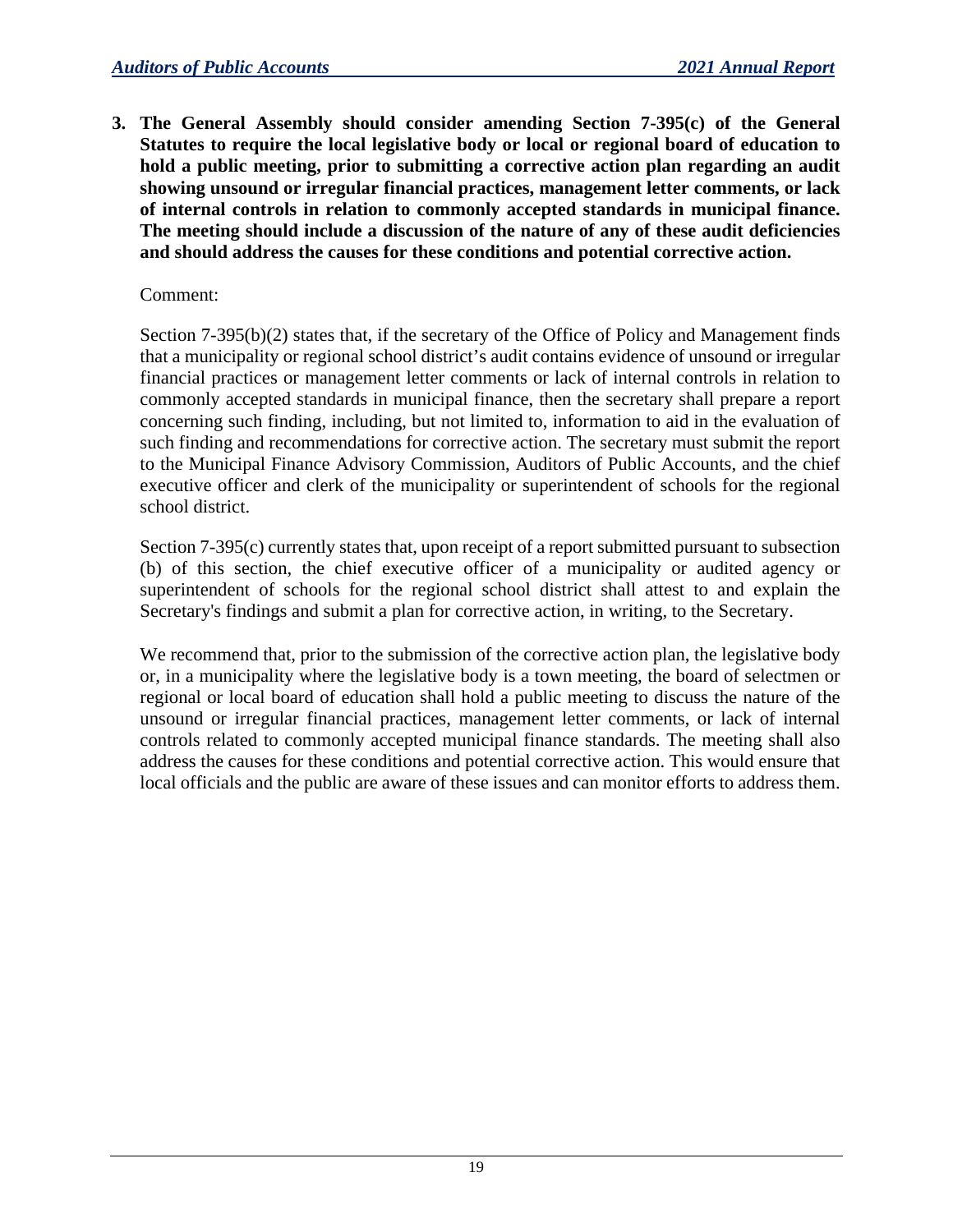## **Technical Corrections and Other Matters**

a. The General Assembly should consider amending all sections of the General Statutes that contain any reference to "a separate, non-lapsing account within the General Fund," and should consider drafting any future legislation accordingly. This would ensure consistency between statutory requirements and the state's current accounting practices in which the Federal and Other Restricted Accounts Special Revenue Fund is used to account for such funds.

Prior to the 2003 implementation of the state's Core-CT accounting system, the General Fund was used for the accounting of budgeted and private restricted funds. However, since the implementation of Core-CT, these funds were segregated in the system through the creation of the General Fund (11000), which is used for the state's general operations, for which the funds commonly lapse at fiscal year-end. The system also has a Federal and Other Restricted Accounts Special Revenue Fund (12060) that is used to account for the funds reflected in the language of current law. This change would ensure consistency between statutory language and current accounting practices and avoid noncompliance.

b. The General Assembly should replace all statutory references to a Comprehensive Annual Financial Report with Annual Comprehensive Financial Report (ACFR.)

The Governmental Accounting Standards Board (GASB) implemented this change in response to stakeholder concerns that the common pronunciation of the acronym for Comprehensive Annual Financial Report sounds like a profoundly objectionable racial slur. This change is effective for fiscal years ending after December 15, 2021. Our office has already adopted the new language.

The following sections of the General Statutes refer to the Comprehensive Annual Financial Report:

- Section 3-115b
- Section 4-72
- Section 8-169mm
- Section 15-120
- Section  $32-605$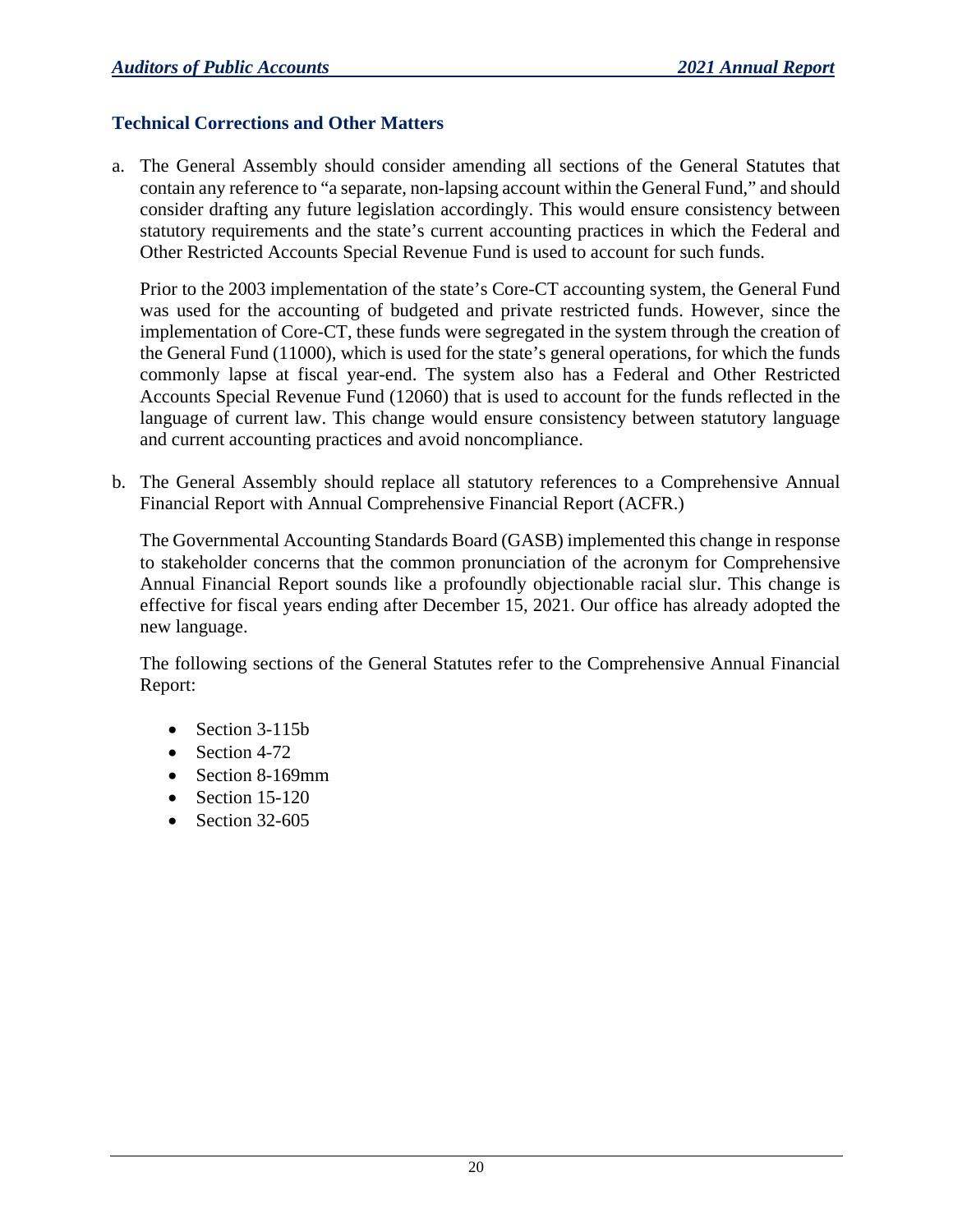#### **Recently Adopted Recommendations**

- 1. The General Assembly should consider strengthening Section 2-90(g) of the General Statutes to explicitly require agencies to provide records or accounts to our office upon demand. (2021 PA 21-145 Section 1)
- 2. The General Assembly should consider requiring state statutes and contract language to include provisions to grant our office and contracting state agencies access to agency data held by third-party contractors. The contractors should promptly provide that information to the state at no cost. (2021 PA 21-145 Section 2)
- 3. The General Assembly should consider updating the language in Section 2-90(c) of the general statutes to reflect current conditions and coincide with the overall audit responsibilities delineated in the statutes. (2021 PA 21-145 Section 3)
- 4. The General Assembly should consider modifying the state's procurement laws to include a general provision that the Auditors of Public Accounts be given the right of first refusal on all procurement of audit services. (2021 PA 21-145 Section 4)
- 5. The General Assembly should consider amending Section 10-91g of the General Statutes to clarify what is a private provider and what constitutes special education services. (2021 PA 21-145 Section 5)
- 6. The General Assembly should consider amending Section 4b-21 of the General Statutes to establish deadlines for the Department of Administrative Services in the real property surplus process. (2021 PA 21-145 Section 8)
- 7. The General Assembly should consider amending statutory provisions addressing Bradley International Airport law enforcement services to reflect the current organizational structure, terminology, and federal restrictions. The General Assembly should consider reevaluating the need for a separate audit of reimbursements from the Bradley Enterprise Fund to the Department of Emergency Services and Public Protection for those services. (2021 PA 21-145 Section 18)
- 8. The General Assembly should consider amending Section 31-426 of the General Statutes to remove certain references to management functions placed on the Auditors of Public Accounts related to the Connecticut Retirement Security Authority. (2021 PA 21-145 Section 7)
- 9. The General Assembly should consider amending Section 1-86e of the General Statutes to include employees of consultants or independent contractors. The General Assembly also should consider requiring consultants, independent contractors, and their employees to disclose any financial benefit or potential conflict with any person or entity they recommend to the state (or state agency) for the purchase of goods or services. (2021 PA 21-145 Section 12)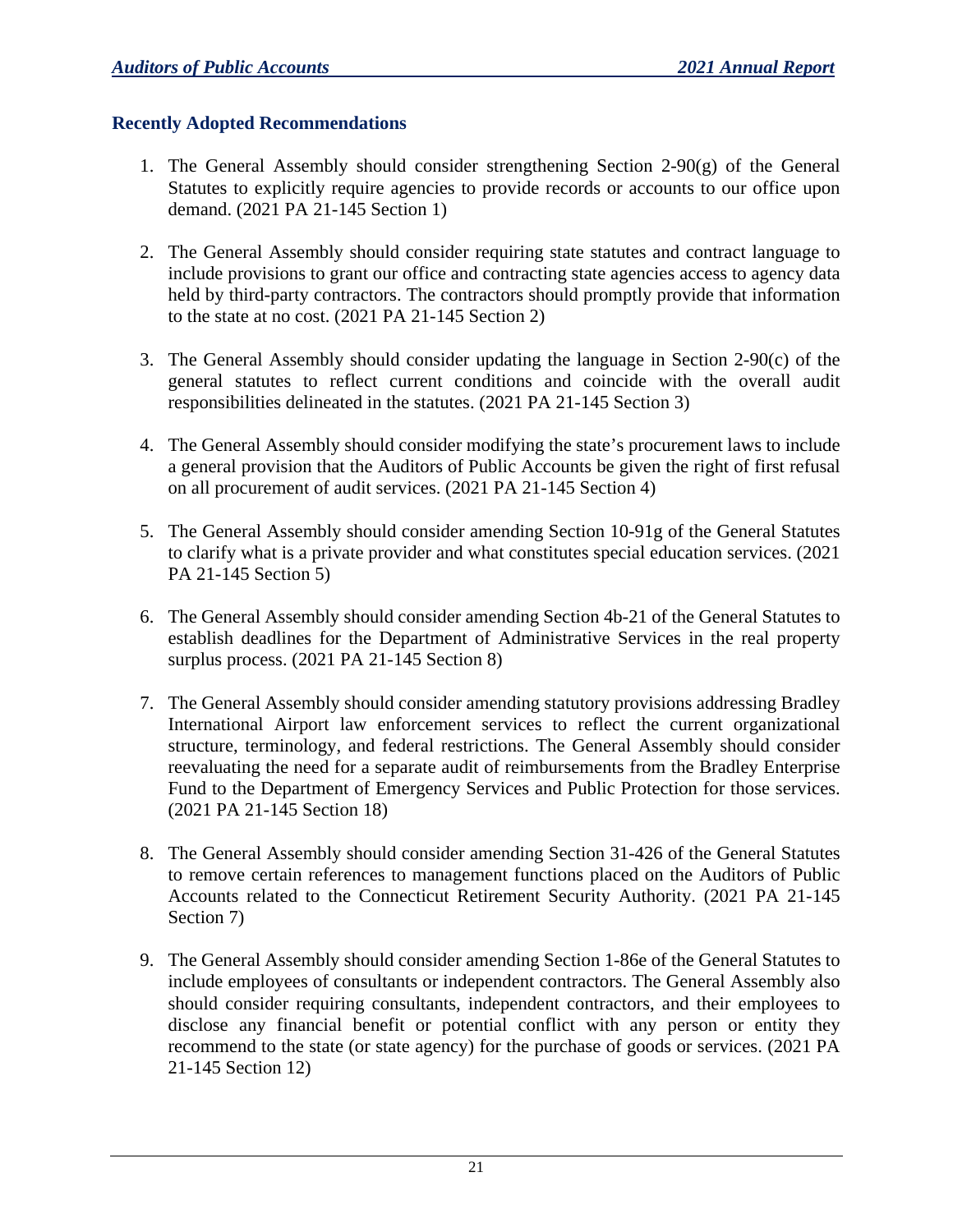- 10. The General Assembly should consider amending Section 10-292(a) of the General Statutes to ensure that school safety documents are reviewed and approved prior to the approval of design and construction documents for school building projects funded with school construction grants. (2021 PA 21-145 Section 13)
- 11. Section 2-90(b) of the General Statutes requires our office to, "conduct an audit of reimbursements made from the Bradley Enterprise Fund to the Department of Emergency Services and Public Protection to cover the cost of Troop W operations…"

The Department of Emergency Services and Public Protection merged Troop W into Troop H, effective March 9, 2012. As such, the reference to Troop W within section 2-90(b) should be changed to Troop H. (2021 PA 21-145 Section 18)

12. Section 32-42 of the General Statutes states that for audit requirements of the quasi-public Connecticut Innovations, Incorporated, "The accounts of the corporation shall be subject to annual audits by the State Auditors of Public Accounts." (2021 PA 21-145 Section 11)

Section 8-260 of the General Statutes states that for audit requirements of the quasi-public Connecticut Housing Finance Authority, "The accounts of the authority shall be subject to annual audits by the State Auditors of Public Accounts." (2021 PA 21-145 Section 9)

Section 15-120kk of the General Statutes states that for audit requirements of the quasipublic Connecticut Airport Authority, "The accounts of the authority shall be subject to annual audits by the State Auditors of Public Accounts." (2021 PA 21-145 Section 10)

Since July 1, 2010, annual audits of quasi-public agencies were no longer required. Public Act 10-172 changed quasi-public audits from annual to biennial, effective July 1, 2010. The audit language in sections 32-42, 8-260, and 15-120kk should be amended or removed to reflect that change.

13. Section 1-122 specifies the requirements for the Auditors of Public Accounts to conduct audits of all quasi-public agencies. However, in several sections of the General Statutes, there is potentially conflicting language for audits of certain quasi-public agencies.

For the Materials Innovation and Recycling Authority, Section 22a-263 states that "The authority shall be subject to audit by the state Auditors of Public Accounts in accordance with normal audit practices prescribed for departments, boards, commissions and other agencies of the state." For consistency, we would recommend eliminating that language.

For the Connecticut Retirement Security Authority, Section 31-426 states that "(b) The Auditors of Public Accounts may conduct a full audit of the books and accounts of the authority pertaining to such activities, receipts and expenditures, personnel, services or facilities, in accordance with the provisions of section 2-90. For the purposes of such audit, the Auditors of Public Accounts shall have access to the properties and records of the authority, and may prescribe methods of accounting and the rendering of periodical reports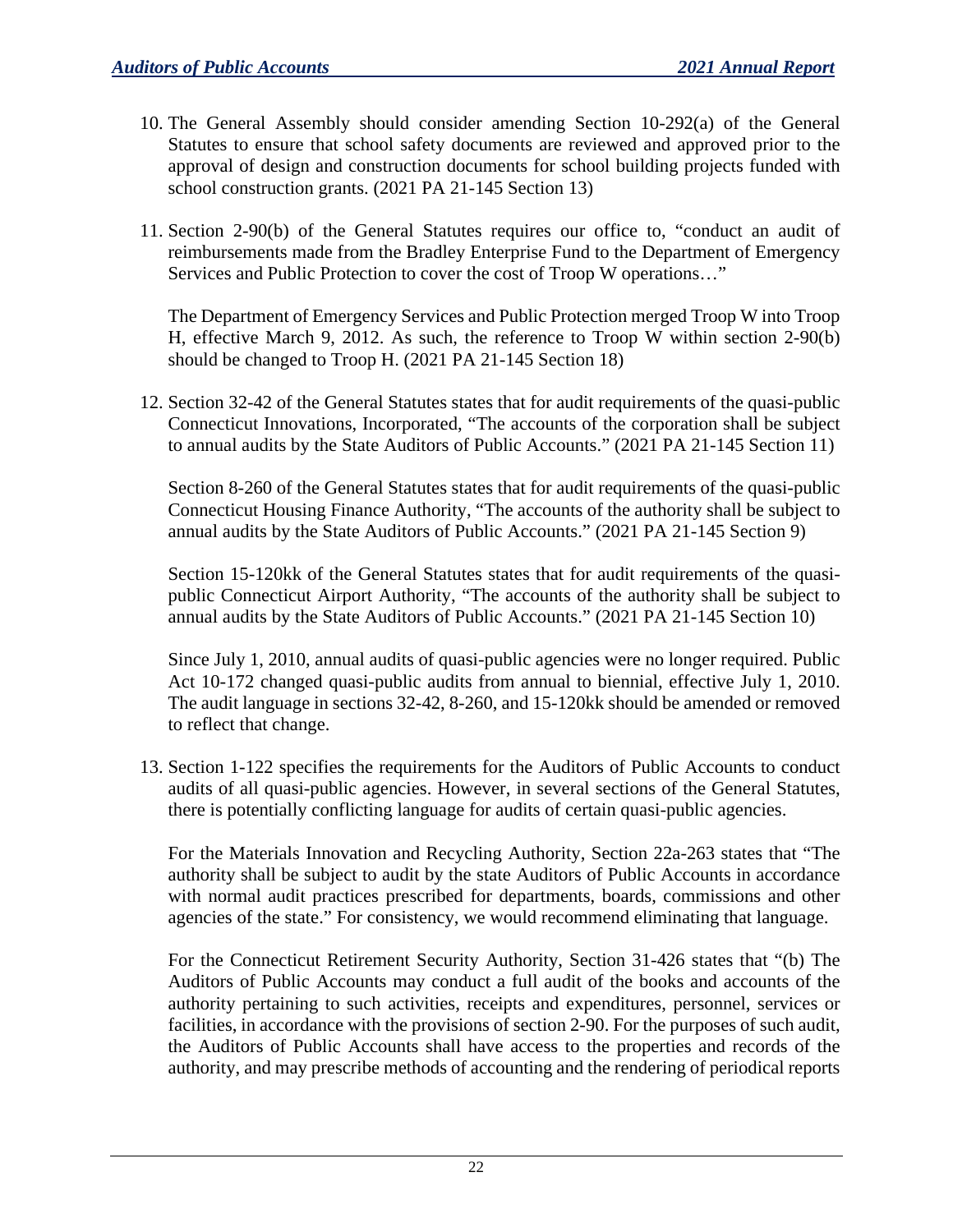in relation to projects undertaken by the authority." For consistency, we would recommend eliminating that language.

For the State Education Resource Center, Section 10-357b(14)(c)(2) includes the language "…and (2) audit by the Auditors of Public Accounts under section 2-90." For consistency, we would recommend eliminating that language. (2021 PA 21-145 Section 6)

14. Section 15-120kk of the General Statutes states that for audit requirements of the quasipublic Connecticut Airport Authority, "The accounts of the authority shall be subject to annual audits by the State Auditors of Public Accounts."

Since July 1, 2010, annual audits of quasi-public agencies were no longer required. Public Act 10-172 changed quasi-public audits from annual to biennial, effective July 1, 2010. The audit language in section 15-120kk should be amended or removed to reflect that change. (2021 PA 21-145 Section 10)

15. Section 17a-10c(d) of the General Statutes states that, when a child is placed out of home, the caseworker shall, among other requirements, "explain to the child that the child may contact the caseworker, the child's attorney, the Department of Children and Families regional office, the Department of Children and Families Office of the Ombudsman or the Office of the Child Advocate if the child feels that his or her rights under the Sibling Bill of Rights has been violated, and provide the child with contact information for such caseworker, such regional office, the Department of Children and Families Office of the Ombudsman…"

Section 17a-10e(d) of the General Statutes states that when a child is placed out of home, the caseworker shall, among other requirements, "explain to the child that the child may contact the caseworker, the child's attorney, the Department of Children and Families regional office, the Department of Children and Families Office of the Ombudsman or the Office of the Child Advocate if the child feels that his or her rights have been violated or expectations have not been met under the Children in Care Bill of Rights and Expectations, and provide the child with contact information for such caseworker, such regional office, the Department of Children and Families Office of the Ombudsman…"

The Department of Children and Families renamed the Office of the Ombudsman to the Office of Community Relations in 2019. As such, the references to the Office of the Ombudsman in sections 17a-10c(d) and 17a-10e(d) should be updated to reflect the name change. (2021 PA 21-145 Section 17)

16. The General Assembly should consider limiting the conditions that may be used to justify a waiver from competitive bidding when services are procured under a personal services agreement. Limiting such conditions to those that are specifically presented within Section 4-215 of the General Statutes would accomplish that objective. (2019 PA 19-117 Section 104)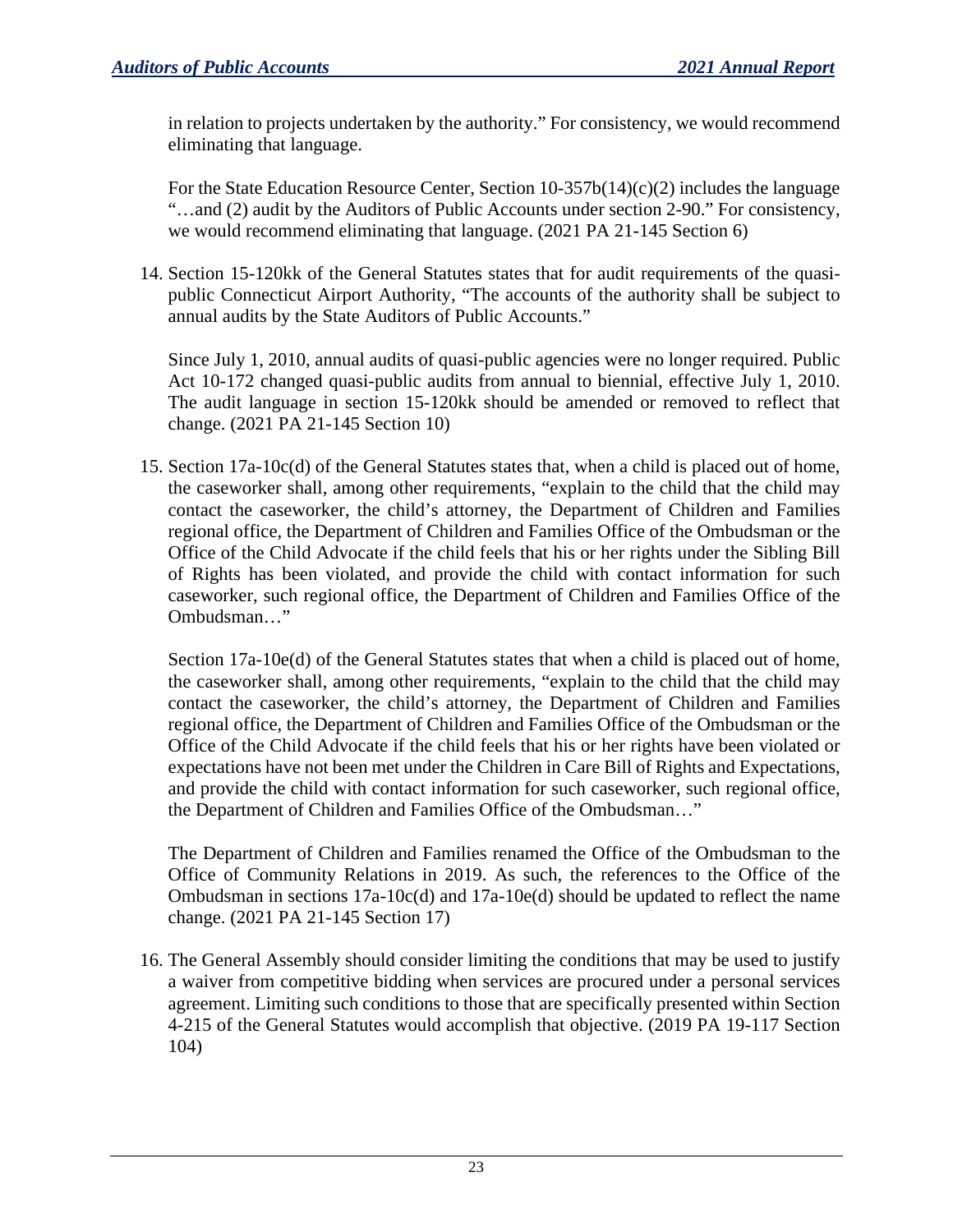**Note:** While Public Act 19-117 did not fully address our recommendation, it implemented important reporting and transparency to the competitive bidding process. The act requires the OPM secretary to post any approved personal services agreement (PSA) waiver requests on the state contracting portal. It also requires the OPM secretary to submit a report, by January 15, 2020, and annually thereafter, to the Appropriations and Government Administration and Elections committees and the State Contracting Standards Board. The report must (1) list any PSA waiver requests received during the prior year and (2) include the justification for granting or denying the requests.

The act also requires each executive branch agency to submit an agency procurement plan, by January 1, 2020, and every three years thereafter, to the OPM secretary for approval. The plan must include a list of all services and programs the agency intends to contract for over the next three years and a planned schedule of procurements indicating whether the (1) procurement will be based on competitive negotiation or competitive quotation, or (2) agency has determined that a sole source procurement is required and intends to apply to the secretary for a waiver.

- 17. The General Assembly should consider enacting legislation to amend Section 2-90 and Section 4-33a of the General Statutes to encourage timely reporting by agencies of matters that may be currently under investigation. (2018 PA 18-137 Section 1)
- 18. The General Assembly should consider enacting legislation to amend Section 4-33a of the General Statutes to allow the Auditors of Public Accounts flexibility in determining the manner in which agencies report matters with large numbers of reportable events in their normal course of business. (2018 PA 18-137 Section 2)
- 19. The General Assembly should consider including agency human resources directors as mandated reporters of ethics violations, as required for others by Section 1-101pp of the General Statutes. (2018 PA 18-137 Section 3)
- 20. The General Assembly should consider an amendment to Section 4-37g(b) of the General Statutes to allow the Auditors of Public Accounts to conduct a full audit of the books and accounts of any foundation established under that section, in accordance with the provisions of Section 2-90, if the foundation failed to have a full audit of its books and accounts as required under Section 4-37f(8) of the General Statutes. Also, the General Assembly should consider an amendment to Section 4-37f(8) of the General Statutes to require that the foundation's audit be completed and the audit report issued within six months of the end of the foundation's fiscal year. (2018 PA 18-137 Sections 4 and 5)
- 21. The General Assembly should consider an amendment to Section 5-164a(c) of the General Statutes to reflect the policy changes implemented by the State Employees Bargaining Agent Coalition (SEBAC) agreements, Office of Labor Relations General Notices, Governor Rell's Executive Order No. 27-A, and Governor Malloy's Executive Order No. 3 related to rehired state retirees. (2018 PA 18-137 Section 23)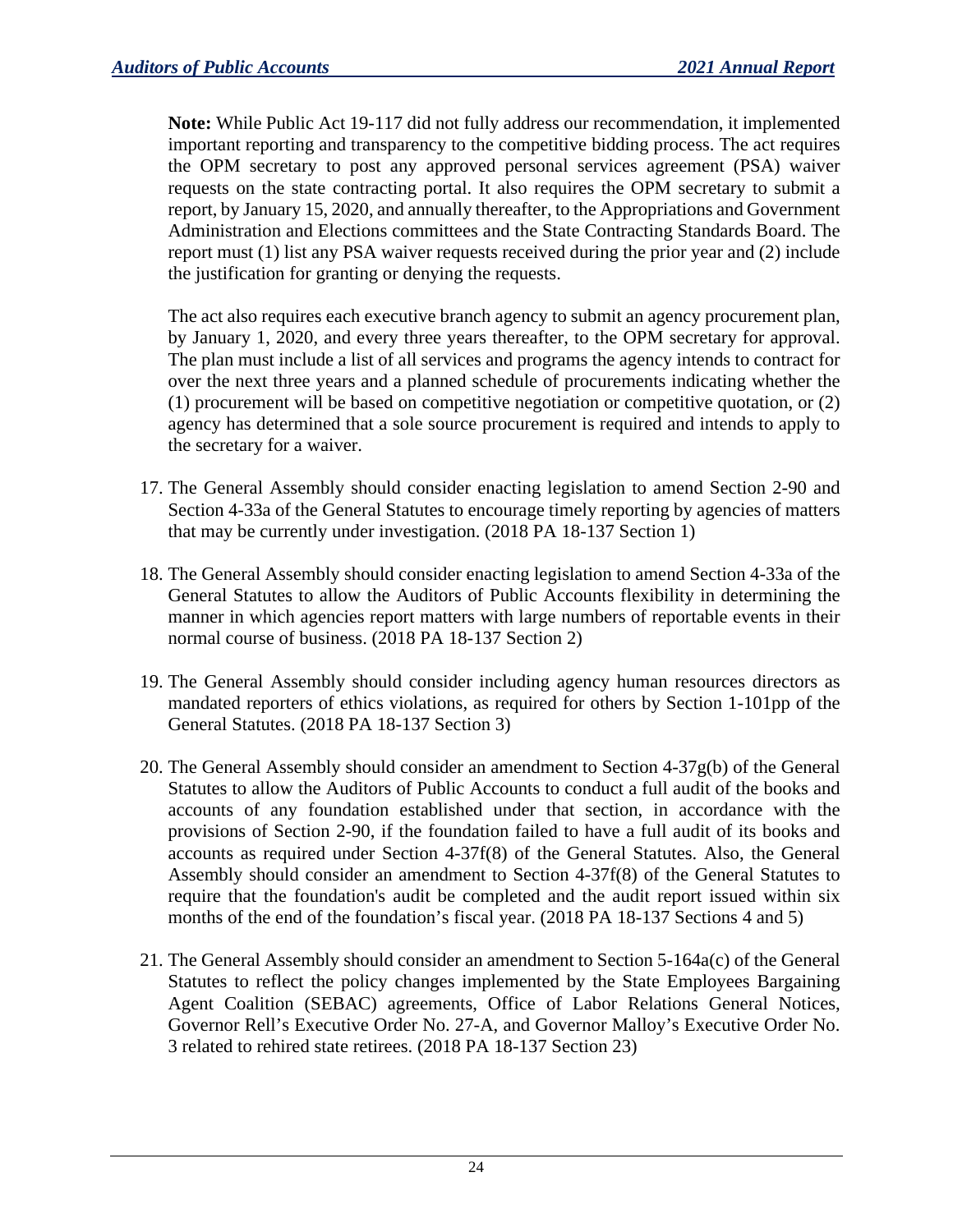- 22. The General Assembly should consider revising Section 2-90(b) of the General Statutes to allow our office to conduct audits of security services reimbursements from the Bradley Enterprise Fund to the Department of Emergency Services and Public Protection on a biennial basis rather than an annual basis. (2018 PA 18-137 Section 6)
- 23. The General Assembly should consider modifying the existing procurement laws to include a requirement that the Auditors of Public Accounts review all requests from executive branch agencies anticipating a need for audit services to determine whether such services are necessary and whether the Auditors of Public Accounts could provide this work. (2018 PA 18-137 Section 9)
- 24. The General Assembly should consider amending Section 19a-80(c) of the General Statutes to change the background check requirement to a precertification process. (2018 PA 18-137 Section 25)
- 25. The General Assembly should consider amending Section 38a-660 of the General Statutes to eliminate conflicting provisions pertaining to the lapsing of funds in the surety bail bond agent examination account. (2018 PA 18-137 Section 10)
- 26. The General Assembly should revisit the Brokered Transactions Guaranty Fund established by Sections 38a-880 through 38a-889 of the General Statutes and determine whether it is reasonable to maintain \$500,000 in the fund when it has paid no claims in 20 years. (2018 PA 18-137 Section 24)
- 27. The General Assembly should consider restricting any payments related to nondisparagement agreements or those made by state agencies to departing state employees for the purpose of avoiding litigation unless such payment is made pursuant to (1) a settlement agreement entered into by the Attorney General on behalf of the state agency, or (2) an authorization by the Governor pursuant to section 3-7 of the General Statutes. The General Assembly should also consider restricting any language in a non-disparagement or settlement agreement that explicitly prohibits separating employees from the ability to exercise their rights under the state's Whistleblower Act or similar federal law. (2018 PA 18-137 Sections 8 and 26)
- 28. The General Assembly should consider amending Section 4-33a of the General Statutes to require state agencies to notify the Auditors of Public Accounts when breaches involving personally identifiable information or private health information occur by the agencies or their contractors. (2018 PA 18-137 Section 2)
- 29. The General Assembly should consider repealing Section 32-605(b) of the General Statutes to eliminate a redundant compliance audit of the Capital Region Development Authority. (2018 PA 18-137 Section 11)